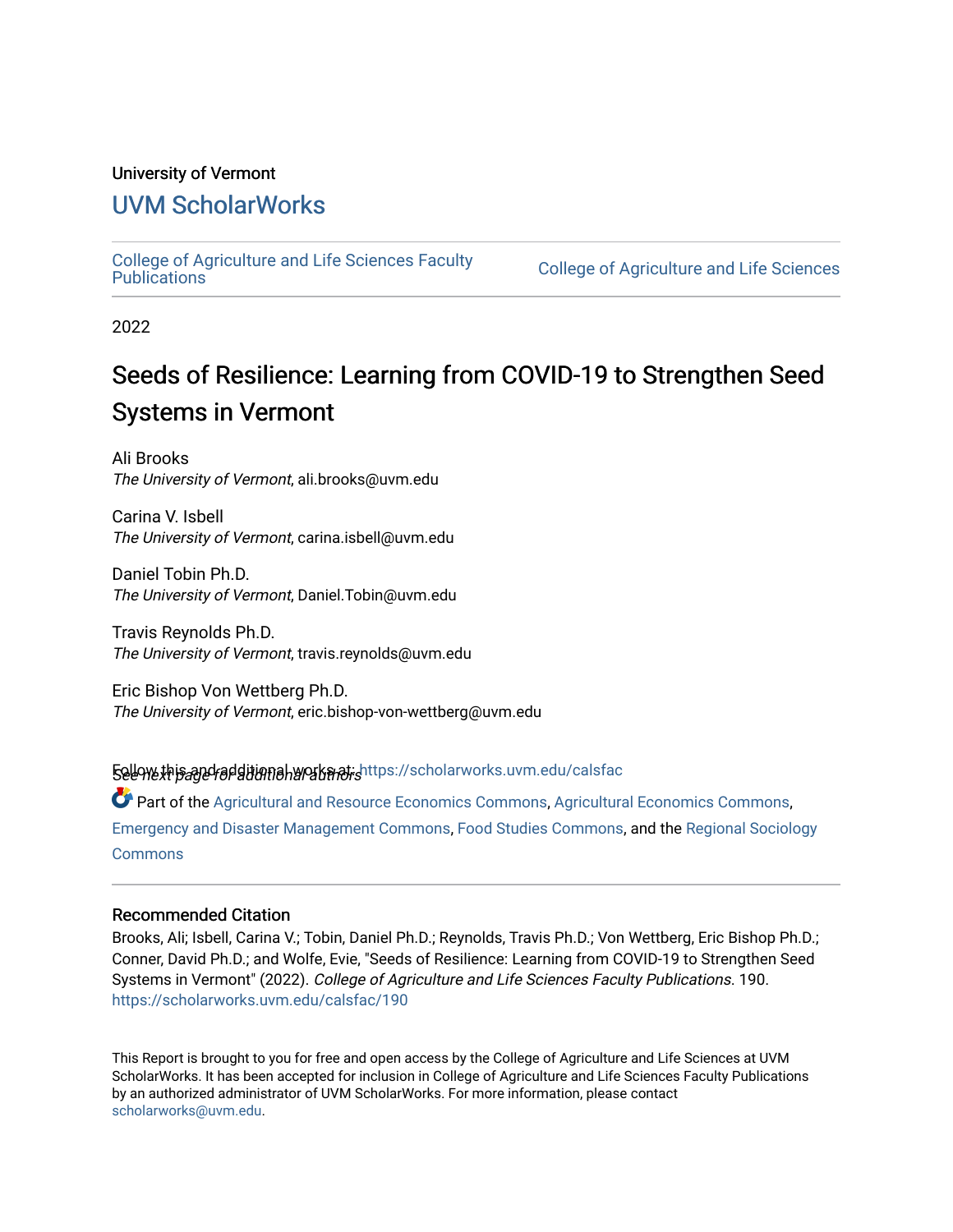#### Authors

Ali Brooks, Carina V. Isbell, Daniel Tobin Ph.D., Travis Reynolds Ph.D., Eric Bishop Von Wettberg Ph.D., David Conner Ph.D., and Evie Wolfe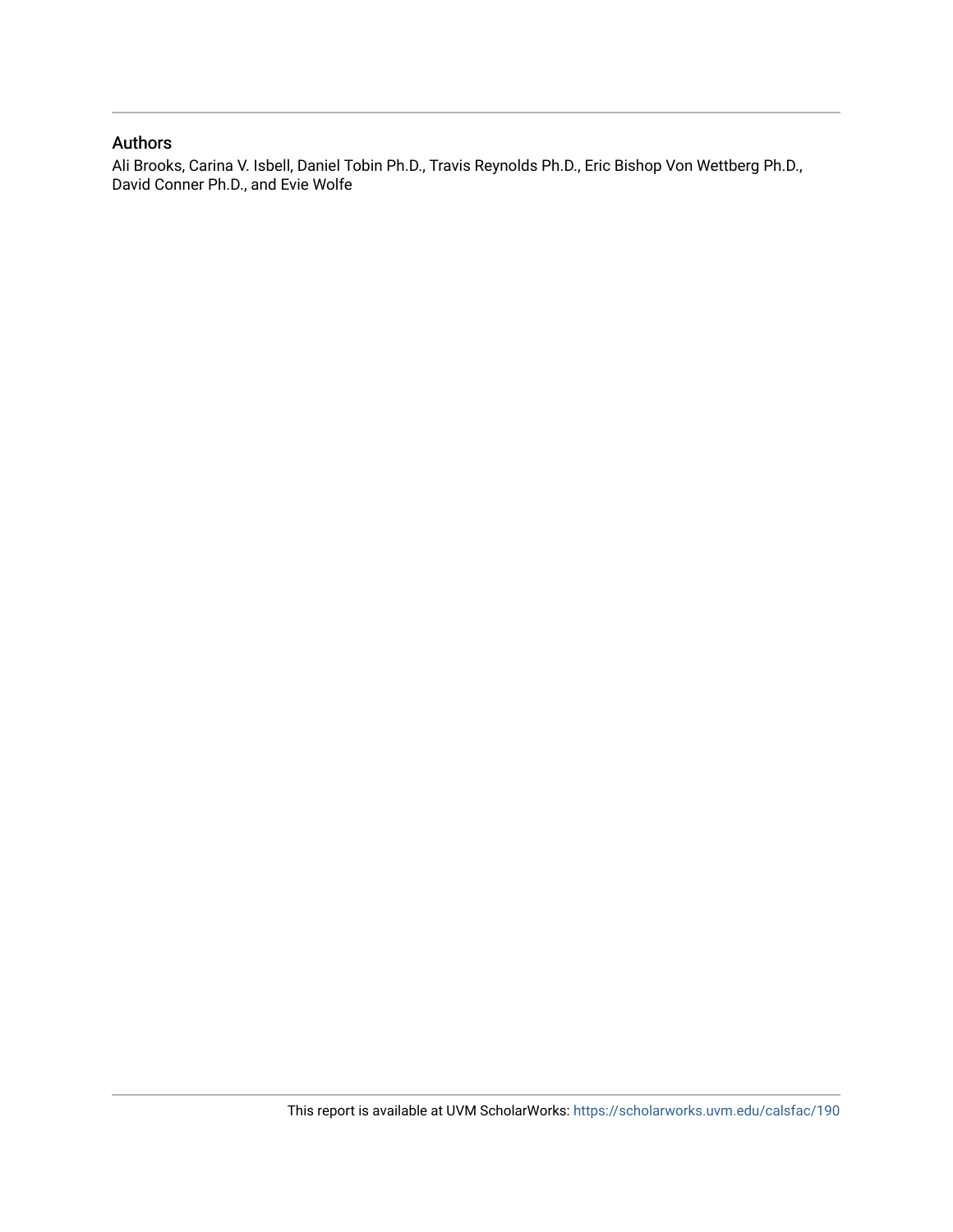# SEEDS OF RESILIENCE

# LEARNING FROM COVID-19 TO STRENGTHEN SEED SYSTEMS IN VERMONT

*2022 Summary Report*

Dr. David Conner<sup>f</sup> Ali Brooksa Carina Isbell<sup>b</sup> Dr. Daniel Tobin<sup>c</sup> Dr. Travis Reynolds<sup>d</sup> Dr. Eric Bishop von Wettberg<sup>e</sup> Evie Wolfeg

**Acknowledgements:** We extend our appreciation to all the seed growers who participated in this research – and more broadly to all the seed growers in Vermont who are doing the important work of maintaining crop diversity in their gardens and farms. We thank Fred Wiseman for his insight into Abenaki Heritage varieties and Alisha Laramee for assistance in conserving maize varieties of resettled refugees in Chittenden County.

**Funding:** Funding for this research came from the UVM ARS Food Systems Research Center Project #038098 and the University of Vermont Agricultural Experiment Station (USDA Hatch) Project #VT-H02604.



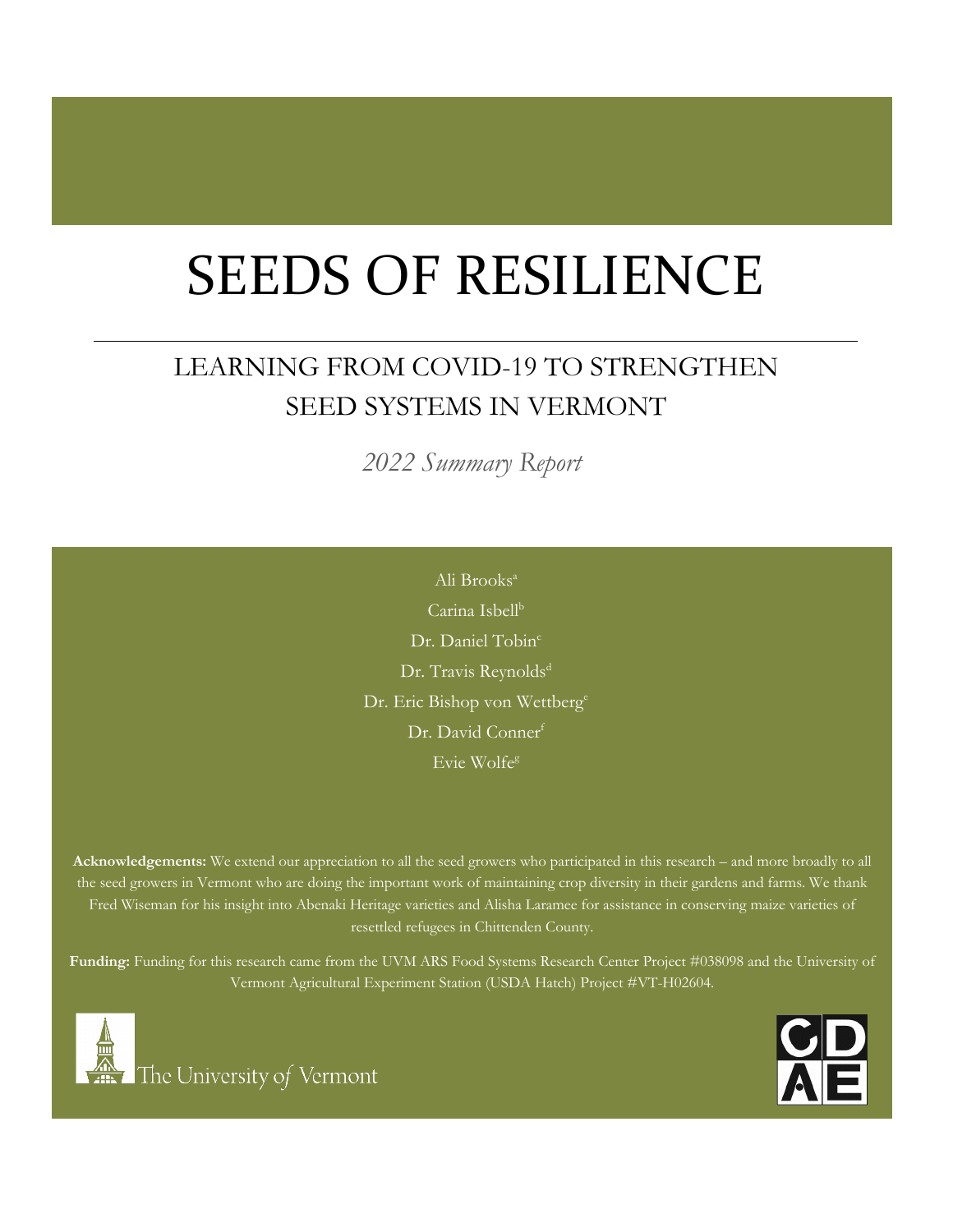### <span id="page-3-0"></span>Executive Summary

Seeds are central to crop-based production systems, yet in the United States seeds have been largely overlooked in both research and local and regional food systems initiatives. This report seeks to address the gap in seed-related research by assessing current strengths and vulnerabilities of Vermont's seed systems. In particular, the findings presented in this report illuminate how seed systems can maintain function in the face of external shocks such as the COVID-19 pandemic, and how we can apply the lessons learned toward building resilience for an uncertain future due to factors such as climate change. Despite the turmoil caused by the pandemic, the last several years have provided a unique opportunity to identify strategies to strengthen Vermont's seed systems.

The data presented and discussed in this report build on existing research and showcase a myriad of seed-related efforts in Vermont. We use an interdisciplinary approach to study the supply and demand for seed among farmers and gardeners in Vermont during the COVID-19 pandemic. To contextualize our report, we begin with a brief summary of findings taken from the 2020 and 2021 Vermonter Polls regarding seed system trends. Data from these surveys, conducted by the UVM Center for Rural Studies, were collected in February-March 2020 (before and during the onset of the pandemic in Vermont) and February-March 2021 (nearly a year into the pandemic). We then present the findings from two online surveys of commercial farmers (n=73) and non-commercial seed growers (n=75) in Vermont, which include a specific focus on five commonly grown crops in Vermont: garlic, tomatoes, squash, lettuce, and potatoes. In the future, this work can guide collaborative and participatory responses to seed system vulnerabilities exposed by the COVID-19 crisis.

Seed systems in Vermont consist of both formal and informal channels that circulate planting material. Formal seed systems are marked by centralized distribution, commercial transactions, and a strong presence of private seed companies. In contrast, informal seed systems are maintained by farmers and gardeners, often through localized, unregulated and/or non-market exchanges of planting material. During the COVID-19 pandemic, the limitations of formal sources like commercial seed companies and retail stores to maintain supply and make seed available became readily apparent, especially for non-commercial growers. Simultaneously, non-commercial growers in particular used alternatives to these systems in the form of community seed projects, seed saving, or other informal channels. In the future, growers are looking for more supports to help bolster their self-reliance and develop strong distribution networks. Based on these findings, we see an opportunity to further invest in informal seed systems in Vermont. Growers expressed a desire for seed with qualities like adaptation to local growing conditions, flavor, and cultural relevance, which are emphasized and commonly preserved by seed savers operating in the informal sector. We recommend further research that explores what mechanisms and opportunities exist to link informal seed work currently occurring throughout the state to formal channels, as well as what perceptions are held by those who work within the informal sector about forming or reinforcing those connections.

Our findings provide important detail to the broader trend of an increase in home gardening in Vermont that the COVID-19 pandemic precipitated. Elevated interest in food cultivation holds important implications for seed systems across the state. Seed shortages and supply chain disruptions have emerged, as have new and expanded seed networks. By learning from the immediate disruptions to—and lasting effects on—seed systems from COVID-19, this project works to identify areas of stress and durability in Vermont's systems and explore economic and community opportunities to foment investment in, and usage of, regionally adapted crop varieties. Through this work, we seek to contribute to efforts to build resilient local and regional food systems in Vermont and beyond.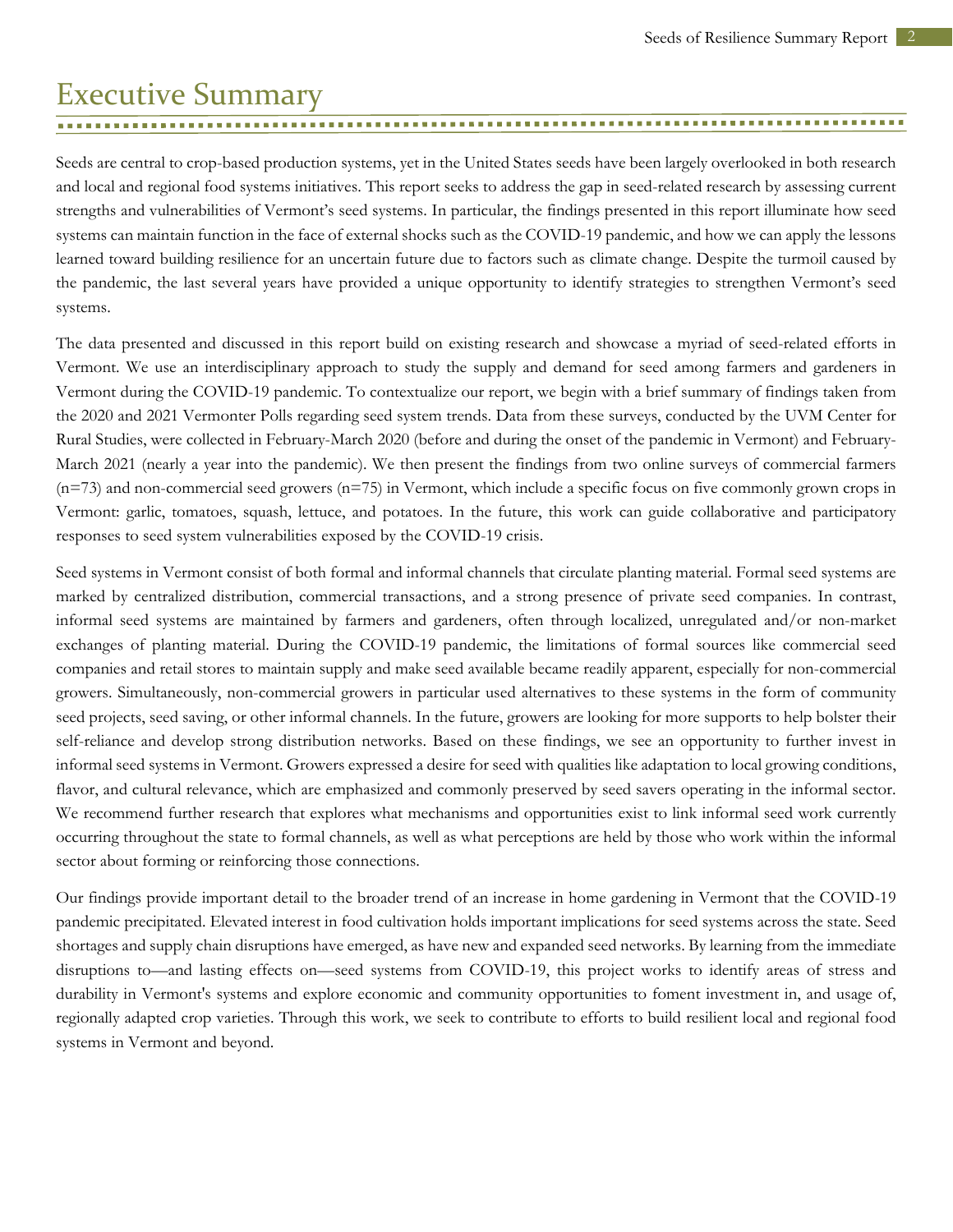# **Key Findings**

- **The COVID-19 pandemic had an impact on Vermont growers' ability to source seed for key crops.** More than 50% of respondents struggled to access seed during the 2020 season, with a higher percentage of noncommercial growers (57%) encountering challenges compared to commercial farmers (48%) during the same timeframe.
- **Growers cited difficulties acquiring seed for their usual crop varieties from established sources** as the most common barrier during the 2020 planting season, with 76% of respondents who reported having difficulty obtaining seed encountering this problem. Other frequently identified difficulties centered around long wait times on seed orders (42% of respondents) and certain crop species not being available from established sources (30% of respondents).
- **There was a decrease in sourcing for key crops (garlic, tomatoes, squash, lettuce, and potatoes) from channels within both the formal and informal sector among non-commercial growers**. Non-commercial growers' ability to source from formal sources declined the most—namely, from retail stores (24% decrease) and commercial seed companies (9% decrease). Notably, commercial farmers reported no change to their ability to access seed from several sources (both informal and formal) and a 1% increase in use of commercial seed companies, suggesting that commercial growers may have experienced disruptions to a lesser extent than their noncommercial grower counterparts.
- **In response to these disruptions, many growers shifted their production and sourcing strategies.** This included cultivating new crop varieties (59%) and species (35%), or turning to alternative sources for seed (50%). We also saw an increase in community- or home-based initiatives promoting seed access, including small-scale seed swaps, personal seed saving, and donation programs.
- **Growers valued certain crop characteristics over others in planning which varieties and species to cultivate.** Flavor was an important quality to 92% of respondents, and adaptation to local growing conditions was important to 83% of respondents. Furthermore, those who valued certain traits were often willing to pay a price premium to acquire seeds with those traits. Respondents most frequently cited flavor as a desirable trait and were willing to pay a premium of 8.9% above market value for that quality on average.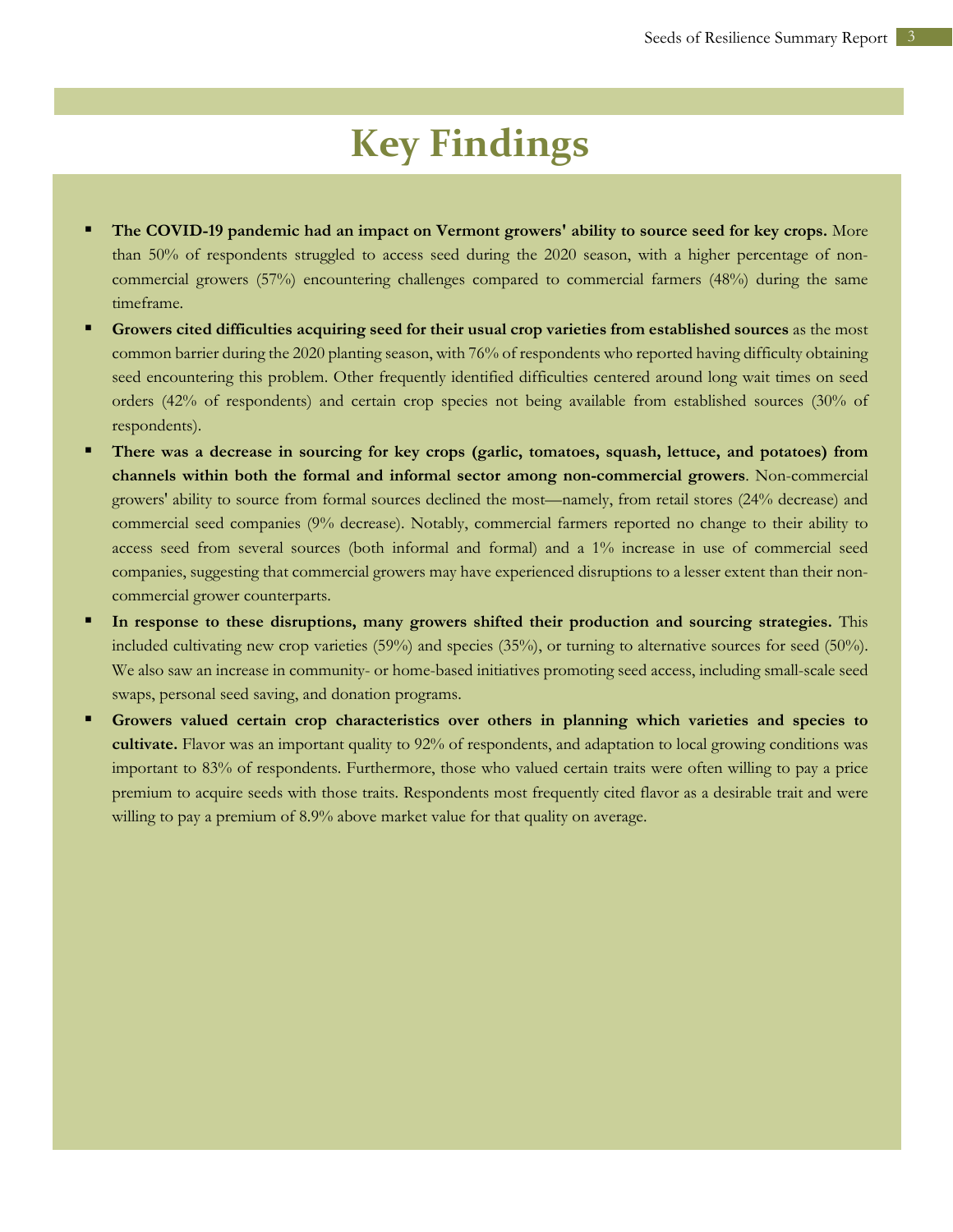#### **Table of Contents .............**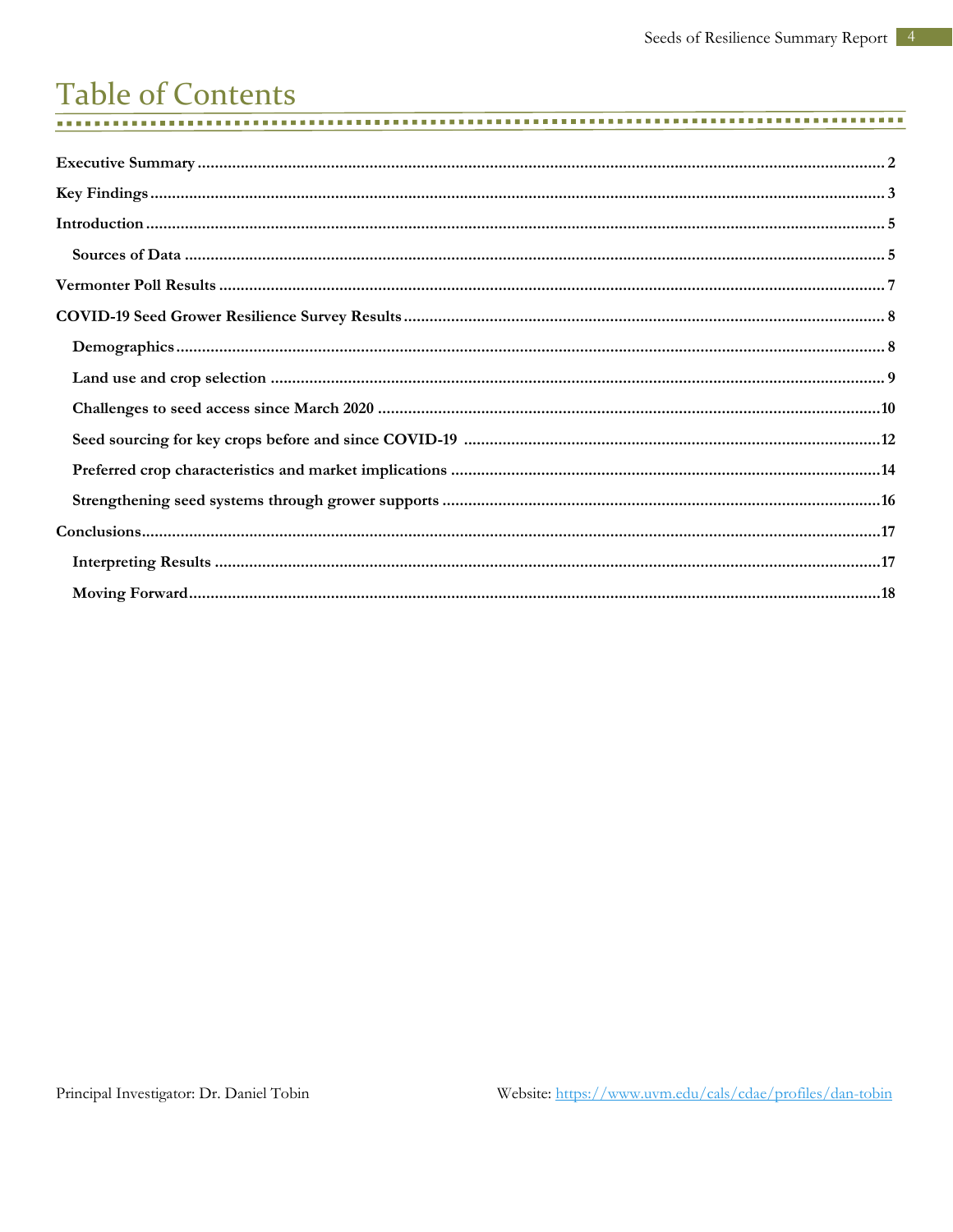# <span id="page-6-0"></span>Introduction

Food and agriculture are an important part of the economic landscape and social fabric of Vermont. In crop-based production systems—both in the state of Vermont and globally—seeds and other planting material are among the most critical inputs. It is well established that adaptation of planting material to local growing conditions is a critical buffer for agriculture against the intensifying conditions of climate change. Despite this, seeds are often overlooked in food systems research, perhaps because approximately two-thirds of the global market share is dominated by only four seed companies (see, for example, this ongoing [research](https://philhoward.net/2018/12/31/global-seed-industry-changes-since-2013/) on consolidation in the agro-industrial seed sector).

The importance of seed and other planting material was thrown into relief during the early months of the COVID-19 pandemic. Media reports of [panic buying,](https://www.nytimes.com/2020/03/28/style/seed-panic-buying-coronavirus.html) [seed shortages,](https://www.npr.org/2021/02/05/964043089/suppliers-field-growing-demand-for-seeds-from-pandemic-gardeners) and [supply chain disruptions](https://civileats.com/2021/02/22/the-covid-gardening-renaissance-depends-on-seeds-if-you-can-find-them/) spotlighted vulnerabilities in the current seed system—one in which seed is principally sourced from outside the state. Moreover, these disruptions have extended beyond 2020, with similar reports of seed shortages and delays arising in the spring and summer of 2021. In the words of one home gardener interviewed for this project, "2020 didn't seem to be too much of a problem because the seeds were ordered to come

in April. But boy, this year [in 2021] there was nothing. So much stuff was out of stock."

This project explores the effects of the COVID-19 pandemic on Vermont's seed systems. Through this report, we seek to provide baseline information to guide future strategies for building seed system resilience by exploring current demand, seed sourcing behavior, and coping strategies among Vermont's commercial farmers and non-commercial seed growers.

**"When things become uncertain—and certainly COVID was [uncertain]—one of the things people do is plant gardens."** – female, late 60s, home gardener/educator

We define a resilient seed system as one in which a sufficient number of quality

seeds are available and accessible to consistently meet the demand of Vermont's farmers and gardeners. As climate change intensifies, it will become increasingly important that the seeds farmers and gardeners cultivate are adapted to Vermont's growing conditions. Especially against the backdrop of a changing climate, a system shock like the COVID-19 pandemic provides crucial insight to prepare for future disruptions caused by climate change or other natural and social forces.

This report draws on survey responses and interviews from seed growers in the state to better understand the strengths and weaknesses of Vermont's seed systems. Through this work, we aim to identify areas of stress and durability in Vermont's seed systems, explore economic opportunities to bolster investment in regionally adapted crop varieties, contribute to efforts to build resilient local and regional food systems, and inform improved methods to identify and conserve neglected and/or underutilized crop varieties.

#### <span id="page-6-1"></span>**Sources of Data**

The primary source of data used for this report is an online survey titled "COVID-19 Seed Grower Resilience Survey" that was deployed in February and March of 2021 to farmers and gardeners across Vermont. In order to contextualize our findings from this survey, we first present a broader overview of seed sourcing and preferences using data from a statewide representative survey of Vermonters. These data come from 2020 and 2021 Vermonter Polls collected by the Center for Rural Studies at the University of Vermont (UVM). The 2020 survey was conducted in February and March of that year using telephone polling methods supported by computer-aided telephone interviewing (CATI). A random sample for the poll (n=566) was drawn from a list of Vermont telephone numbers, which is updated quarterly and includes listed and unlisted telephone numbers. The 2021 survey was conducted using email-based outreach in March and April of that year. A random sample (n=636) for the poll was drawn from commercially available email lists. For both surveys, respondents who self-identified as current Vermont residents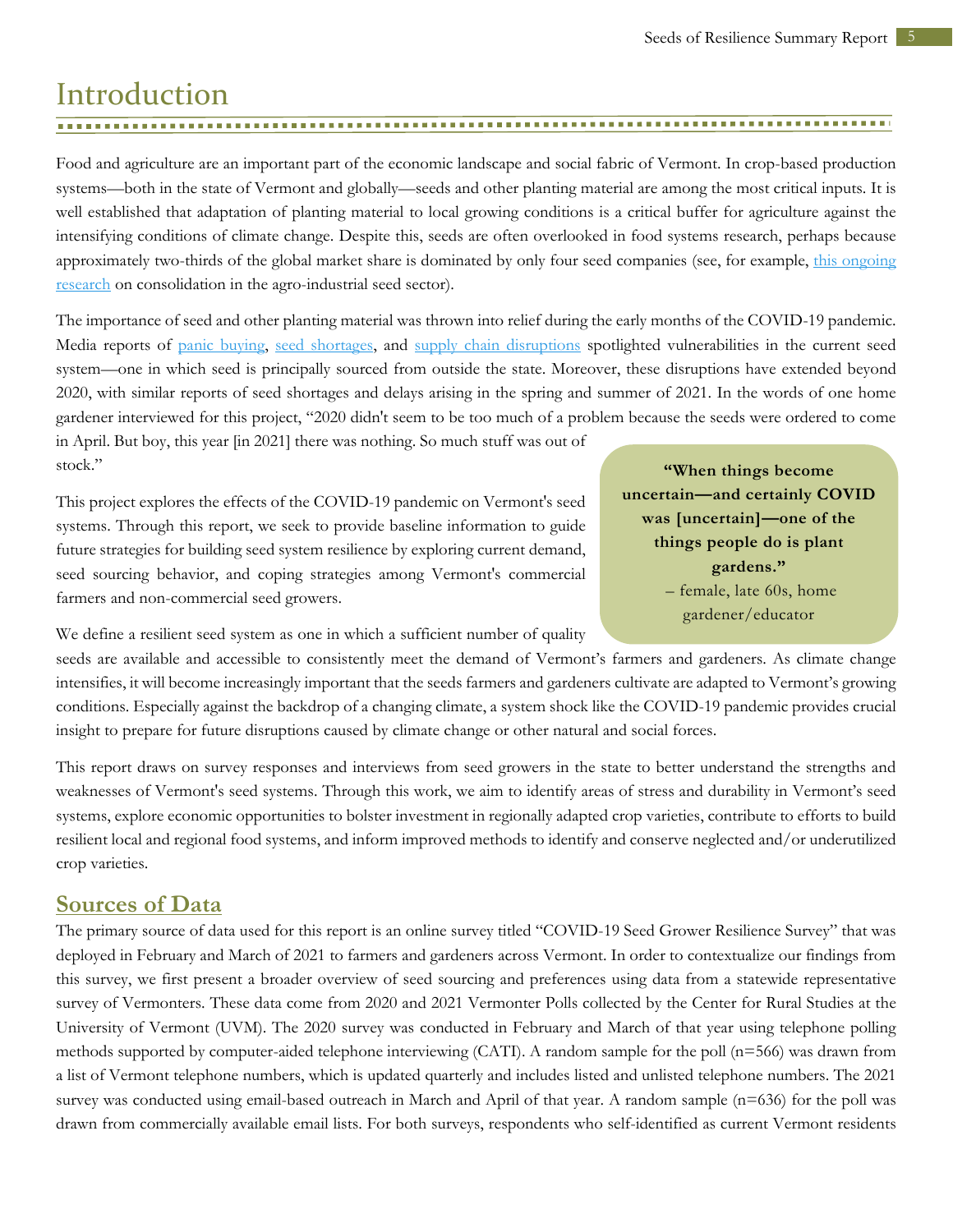over the age of 18 were eligible to participate. Respondents answered questions about their household demographics and their involvement with agricultural systems, including gardening, food production, and seed saving in the prior year.

To collect richer and more specific data on seed activities amidst the COVID-19 pandemic, we deployed our COVID-19 Seed Grower Resilience Survey in February and March 2021. In total, we received 148 responses: 73 from commercial farmers and 75 from non-commercial seed growers. Throughout the report, we distinguish between commercial and non-commercial seed growers as two complementary subpopulations within our survey respondents. We define commercial growers as those who earn \$1,000 or more per year from the sale of agricultural goods (based on the USDA definition of "farm"), and non-commercial growers as those who cultivate seed and/or crops for personal, community, or other reasons not primarily commercial in nature. Because of their differing relationships to seed materials—commercial farmers often rely on seeds to sustain the income they derive from agricultural production, while non-commercial growers may take on seed-related projects that are unrelated to their means of creating income—the two groups of growers interact with Vermont's seed systems differently. We use insights from these two sub-groups to provide more nuance as we look at how both formal commercial channels and informal sourcing networks are used to obtain seed. Analyzing responses according to commercial or non-commercial status also allows us to explore how these two groups managed shocks to the seed system due to COVID-19. Finally, we use both groups' responses to the pandemic to look into the market potential that exists to localize seed supply as a strategy to enhance agricultural resilience.

Survey respondents were identified through their prior participation in related research and outreach conducted by UVM. Respondents answered a range of questions focusing on the food crops they cultivate, the characteristics of seeds they value and their willingness to pay premiums for those characteristics, how they source seeds, and how they experienced disruptions to seed sourcing due to the pandemic. Because the participants were not chosen randomly, the data cannot be assumed to represent all seed growers, commercial farmers, or seed systems in Vermont. However, the data presented in this report provide valuable insight into the state's seed systems and how they have functioned during the COVID-19 pandemic.

In addition to the survey, interviews were conducted with 31 Vermont seed growers in the spring and fall of 2021. These growers represent diverse perspectives, with participants ranging in their seed-related activity from saving and growing minimal amounts of the seed they use to saving and growing all of their own seed. All respondents were purposively sampled to highlight a range of informal and formal seed system involvement. This report includes excerpts from these interviews in which participants provide insight into the impacts of COVID-19 on Vermont seed systems through their firsthand accounts.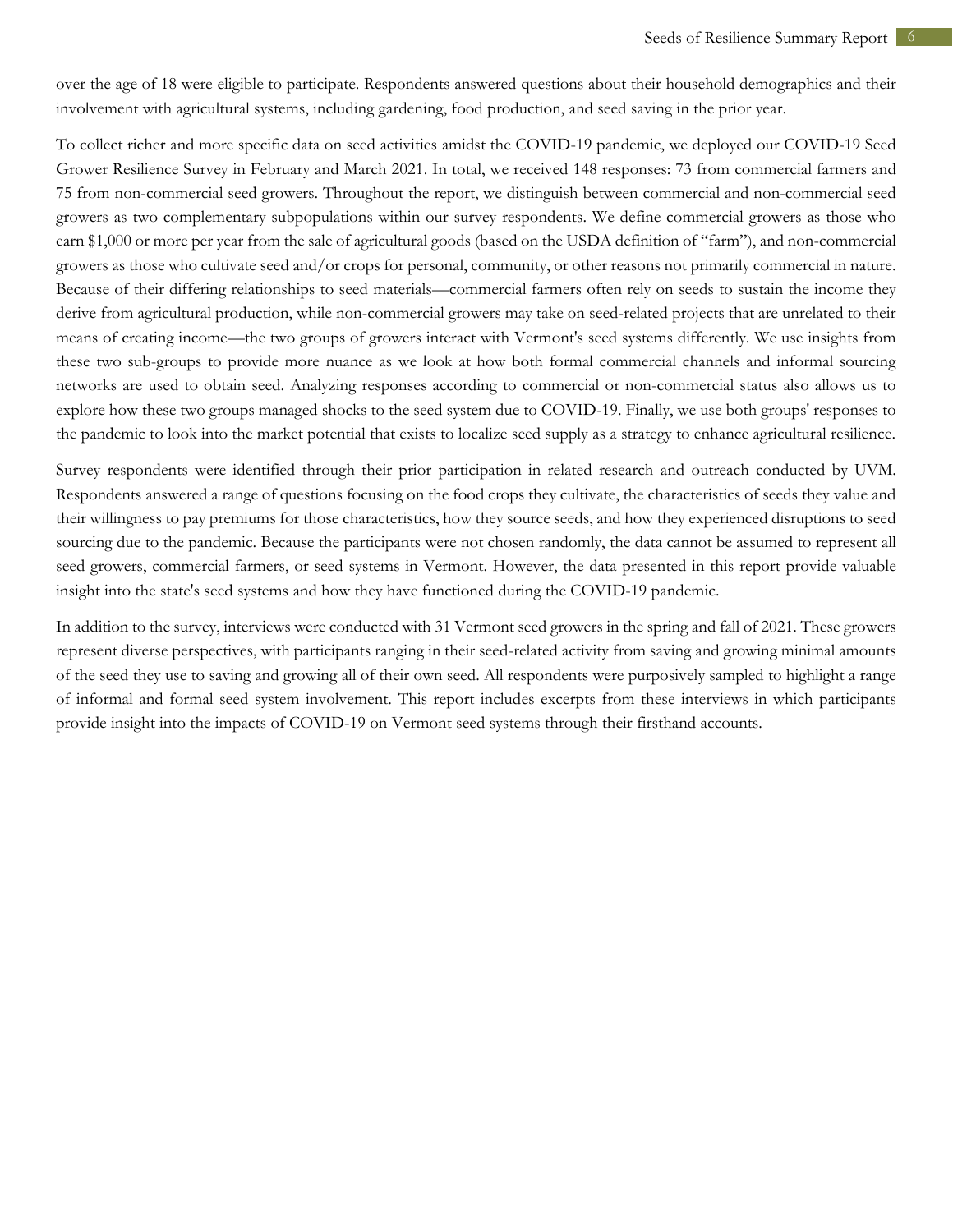### Vermonter Poll Results

<span id="page-8-0"></span>This report draws on important insights gained from the 2020 and 2021 Vermonter Poll surveys, and puts them in conversation with findings from the Seed Grower Resilience Survey and perspectives shared by interviewees. Sixty-five percent of respondents to the 2020 Vermonter Poll reported planting seeds to grow food that year, highlighting the large proportion of the population engaged in agricultural activities when the COVID-19 pandemic hit. According 2021 Vermonter Poll data, among the 51% of respondents who engage in growing food, 86% relied on planting seeds to produce their crops.

Formal sources are important avenues through which growers access seed. Among Vermonter Poll respondents who planted seeds in 2020, 89% reported accessing materials from retail stores and 60% used commercial seed companies (Figure 1). In 2021, those percentages increased to 94% and 73%, respectively. Informal seed sources are also widely used by Vermonters: 62% of



2020 respondents who planted seeds reported using materials they had saved themselves and 51% sourced materials from a friend, family member, or neighbor. In 2021, 65% of producers saved seeds themselves and 53% accessed materials from friends, neighbors, or relatives.

**Figure 1. Sources of seed used by Vermont gardeners (n=351 [2020], n=369 [2021])**

Vermonter Poll respondents who planted seeds in 2020 and 2021 valued certain crop characteristics when deciding which seeds to cultivate (Figure 2). The highest percentage of respondents considered flavor to be an important quality both years (89% [2020], 84% [2021]). Many respondents also valued nutritional value (76% [2020], 82% [2021]) and adaptation to Vermont growing conditions (84% [2020], 81% [2021]). Notably, respondents' interest in seeds with certain qualities, including open pollinated (31% [2020], 50% [2021]), sourced from a local or regional seed company (53% [2020], 70% [2021]), and heirloom (38% [2020], 53% [2021]) seeds saw considerable increase between 2020 and 2021. The trends outlined here regarding the Vermonter Poll are largely corroborated by the findings from the Seed Grower Resilience Survey, to which we now turn.



**Figure 2. Percentage of respondents interested in various seed characteristics (n=351 [2020], n=369 [2021])**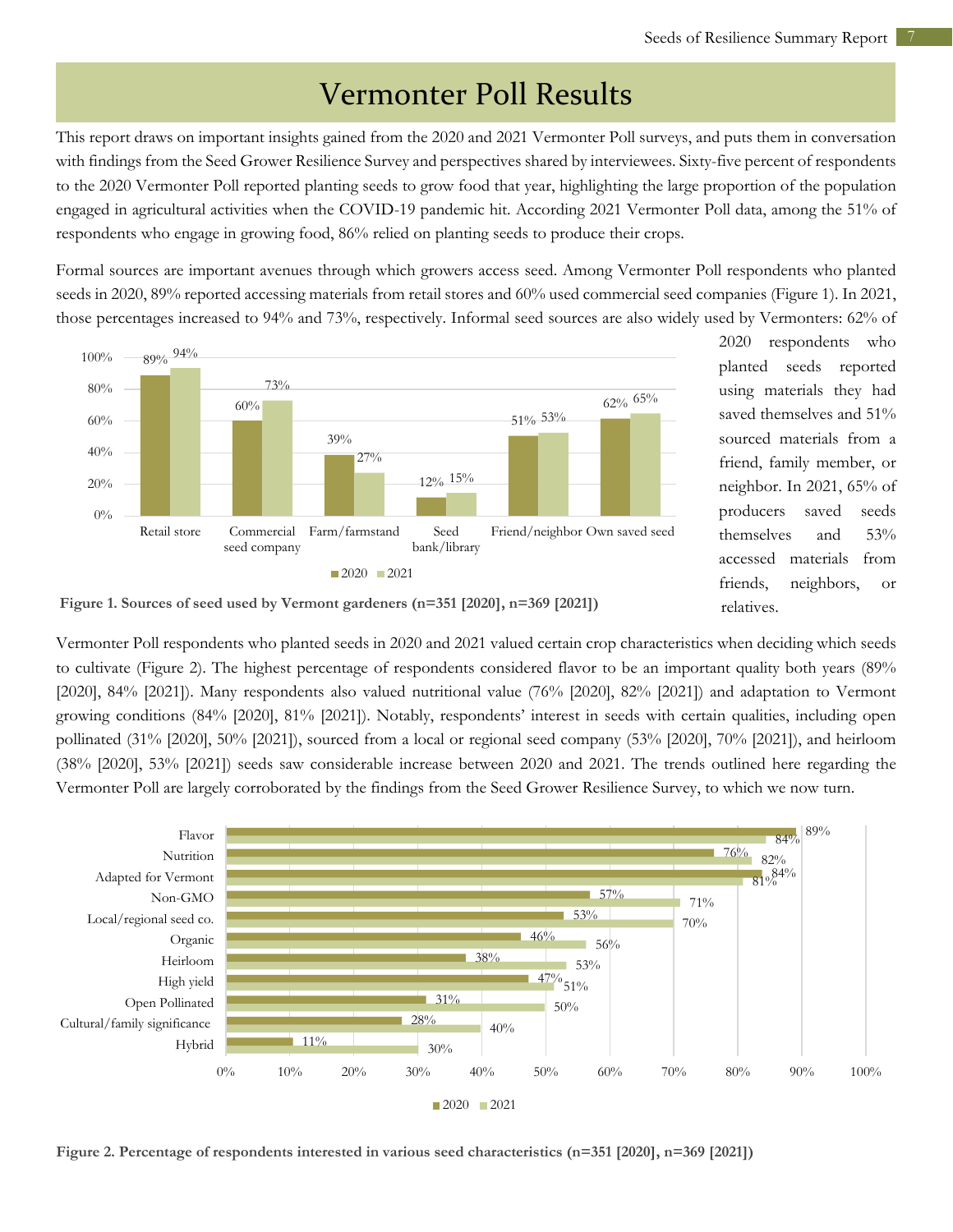# <span id="page-9-0"></span>COVID-19 Seed Grower Resilience Survey Results

# <span id="page-9-1"></span>**Demographics**

Out of 148 respondents, our sample was split nearly evenly across non-commercial  $(n=75)$  and commercial  $(n=73)$  seed growers (Figure 3). Among the 144 respondents who indicated their race/ethnicity, White growers made up 89% of respondents, while 8% of participants identified as American Indian and 3% reported other racial or ethnic identities (Figure 4). Though there are Black farmers who save and cultivate seeds in Vermont, none of these farmers are represented in our survey—an important limitation of our research that must be addressed in future efforts.





**Figure 3. Commercial farmer and non-commercial grower survey respondents (n=148)**

**Figure 4. Race/ethnicity of survey participants (n=144)**

Out of 144 respondents who reported their age, we found a range between 28 and 85 years old (*M*=55, *SD*=15). Though our sample includes respondents from diverse age brackets, the average age was 55 years old, reflecting national trends in the agricultural sector that show an aging population of farmers. According to the [USDA's Census of Agriculture,](https://www.nass.usda.gov/Publications/AgCensus/2017/index.php) the mean age of farmers in the US was 57.5 years in 2017. **)**

Among all survey participants (n=148), over half held a bachelor's degree, postgraduate degree, or professional degree (Figure 5). An annual household income between \$50,000 and \$75,000 was the most common bracket among the 134 participants who reported income. Almost 20% of respondents reported an annual household income of less than \$25,000, while another roughly



**Figure 5. Respondents' education levels (n=148)**

20% made over \$100,000 annually, indicating a wide range of economic realities among the growers surveyed (Figure 6).



**Figure 6. Respondents' yearly household income ranges (n=134)**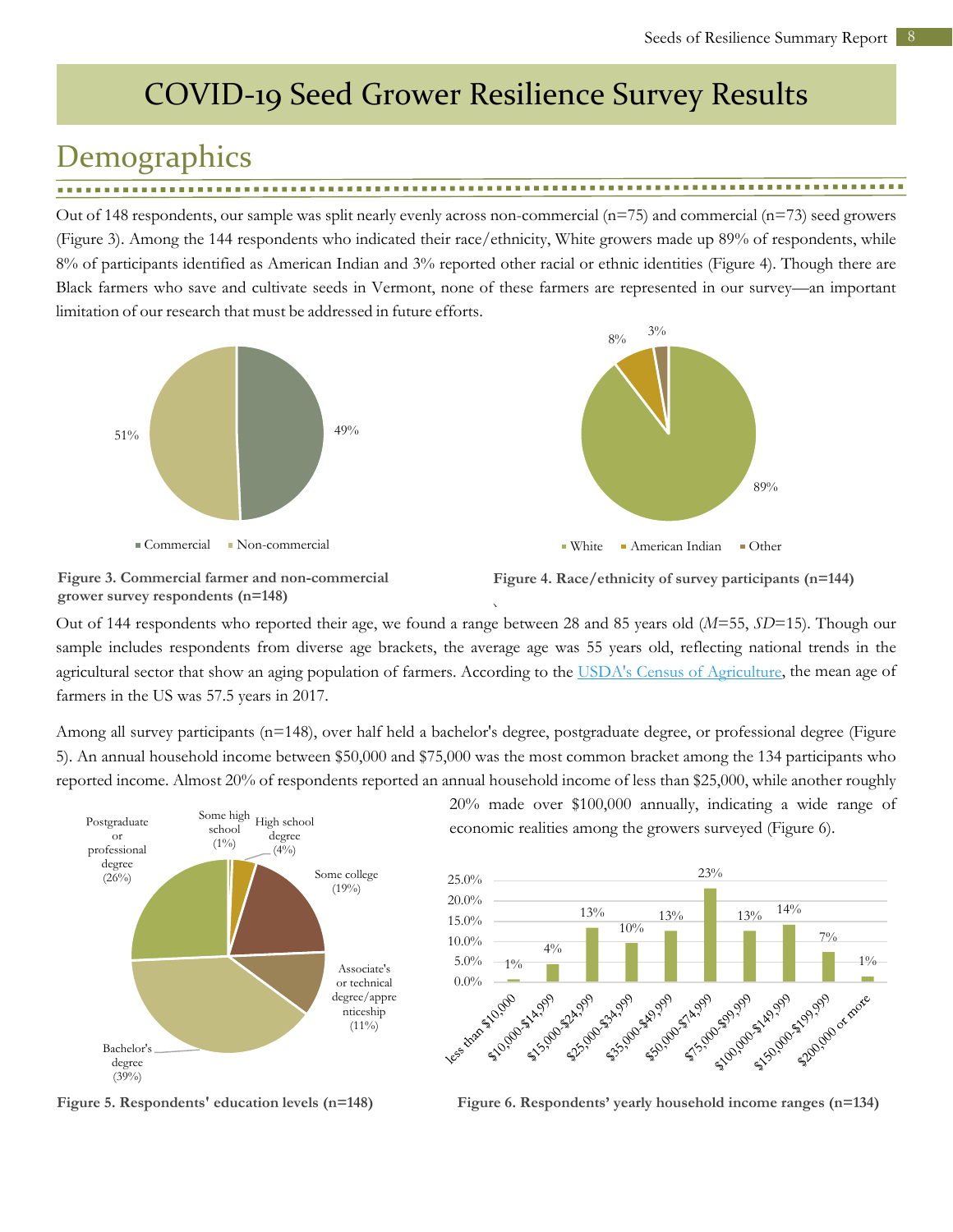### <span id="page-10-0"></span>Land use and crop selection

......................... 

We asked respondents whether they own or rent land for agricultural production and/or seed- and planting material production. Most growers in our sample own their land, with 10% renting land for agricultural use (Figure 7). More specifically, 83% of commercial growers (n=61) and 92% of non-commercial growers (n=61) are landowners of the areas they use for agricultural production.

Respondents were also asked to estimate how much land they dedicate to agricultural use. Figure 8 presents total land in production among commercial and non-commercial

growers (n=135), including both crop production and



**Figure 7. Land accessed through renting and owning (n=101)**

planting material production. Most non-commercial respondents reported using less than half an acre in production (n=74), while the largest proportion of commercial growers cultivate between 10 and 50 acres ( $n=61$ ). It is worth noting that some commercial farmers do not dedicate any land specifically to seed or planting material production, and only cultivate food and/or other commodity crops.



Commercial Non-Commercial



**Figure 8. Total acres devoted to agricultural production among commercial farmers** 



**Figure 9. Percentages of commercial and non-commercial farmers growing five key crops** 

Several survey questions focused on five commonly grown food crops in Vermont that were selected to provide commonality across responses: garlic, tomatoes, squash, lettuce, and potatoes. These crops were selected based on USDA data indicating that a substantial portion of crop acreage in Vermont is dedicated to these food crops. Participants were asked to report which of these five crops they grow (Figure 9). Commercial farmers most often reported growing garlic and tomatoes (65%), followed by squash (63%). Each of the five crops of interest was grown by at least 50% of non-commercial growers, with tomatoes and lettuce reported as the most widely grown among this demographic (97% and 96%, respectively).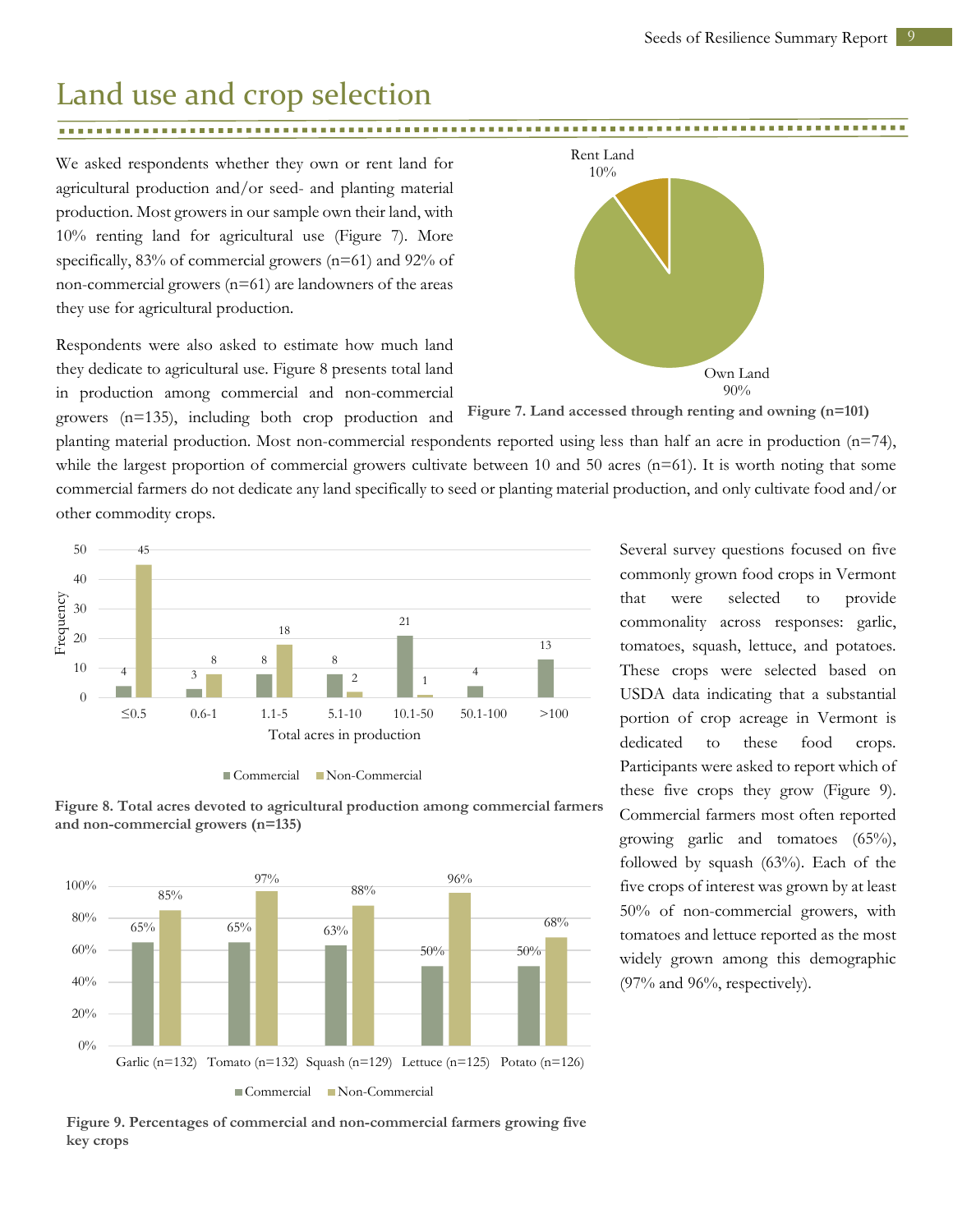### <span id="page-11-0"></span>Challenges to seed access since March 2020

**"Everyone decided they wanted to be a gardener [in 2020], and no one could get seed."** –female, mid-30s, owner of a small Vermont seed company

The interview excerpt above speaks to the significant changes felt by stakeholders in Vermont's seed systems during the 2020 planting season. A sense of scarcity and disruption due to COVID-19, paired with an increasing demand for seed materials, was frequently echoed by other interviewees and survey respondents. One home gardener depicted the demand on seed companies in the spring of 2020 as "chaotic and insane" in her opinion.



**Figure 10. Percent of commercial and non-commercial growers who had difficulty accessing seed during 2020 (n=143)**

Our survey responses painted a similar picture: over half (n=75) of 143 respondents encountered some difficulty obtaining planting material during the 2020 season, with non-commercial growers reporting difficulty at a slightly higher rate than commercial growers (Figure 10). Overall, 57% of non-commercial growers (n=42) and 48% of commercial growers (n=33) reported difficulties sourcing seed materials in 2020, indicating that neither group was immune to the sourcing challenges provoked by the pandemic.

To capture the disruption to seed systems in Vermont caused by COVID-19, respondents were asked to report the difficulties they confronted when trying to access seed for their preferred crop species and varieties. Among 145 respondents, the most common challenges for seed growers arose when certain crop varieties (76%) and species (30%) became unavailable from a usual source, and when growers faced long wait times to obtain seed orders (42%) (Figure 11). These findings match media [reports](https://www.washingtonpost.com/lifestyle/home/an-onslaught-of-orders-engulfs-seed-companies-amid-coronavirus-fears/2020/03/27/5a19ccca-6ec7-11ea-aa80-c2470c6b2034_story.html) of panic buying of seeds in the early months of the pandemic, and personal stories of seed shortages shared among those involved in Vermont's seed systems. Our contacts at regional seed companies likewise spoke to the challenges of meeting demand during this time, often citing shortages caused by the unprecedented stresses introduced by the pandemic, including rising demand, limited seed stock, and insufficient labor. This theme was salient during the Northeast Organic Seed Conference



**Figure 11. Barriers to access experienced by growers who struggled to source seed since March 2020 (n=145)**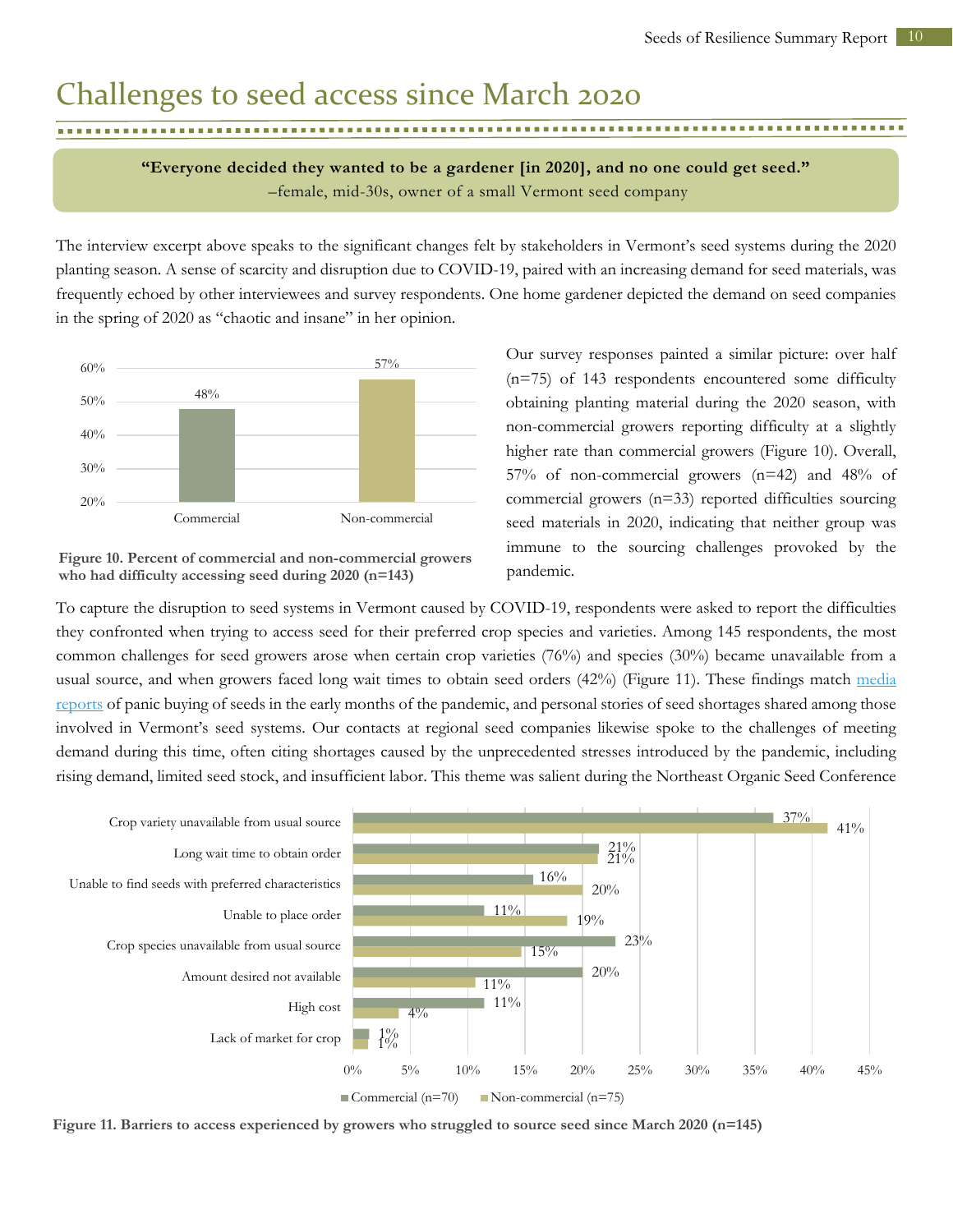held in January 2021, when the disruptions to seed sourcing were mentioned by many participants and speakers. In an interview, one seed company owner described the month of April 2020 as particularly hectic "because no one could get seed" as many people turned to gardening and food cultivation amidst lockdowns and grocery store shortages. Smaller seed venders were affected as well, with one woman who usually sells seed at her local farmers market recalling that her town "shut down the market once COVID happened, so [she] didn't have an outlet for seed at that time." Another community gardener and seed library coordinator remembered the same timeframe as being "busier than ever" for seed distribution.

Growers responded to sourcing challenges during the pandemic in myriad ways, with many respondents using multiple coping strategies (Figure 12[1\)](#page-12-0). Survey participants most frequently adapted by growing different crop varieties (29% [commercial], 31% [non-commercial]), finding alternative sources of seed (29% [commercial], 21% [non-commercial]), or growing a different species (15% [commercial], 20% [non-commercial]). These strategies point to the potential benefits of flexibility in seed sourcing and planting behaviors. Those who were able to diversify either their crop choices or seed sources were likely better positioned to adapt to the uncertainties introduced by COVID-19. When we separate responses regarding barriers by commercial and noncommercial growers, several noteworthy differences emerge. Non-commercial growers (21%) were more than twice as likely as commercial growers (10%) to rely on their own seed stock. Conversely, commercial growers (29%) more commonly found a different source for seed materials than their non-commercial counterparts (21%). With the exception of turning to an alternative seed source, all response strategies were used by a higher percentage of non-commercial growers than commercial growers. Perhaps this points to a more diverse set of strategies used in response to barriers among non-commercial growers, or to the more acute challenges those growers faced in finding alternative sources during the pandemic. These possibilities may present an interesting line of inquiry for future projects looking at how growers working at different production scales or within different systems respond to challenges of seed access and sourcing.



**Figure 12. Commercial and non-commercial growers' responses to seed access barriers since March 2020 (n=148)**

Despite the challenges faced by growers throughout the COVID-19 pandemic, interview responses suggest that farmers, seed savers, and seed sellers made use of various strategies to adapt in order to assist their communities during difficult times. For instance, one owner of a small seed company described donating "quite a bit of seed to local schools, some community gardens, [and] public libraries." Another seed saver discussed her desire to start a new seed library in her town; she was pleased to report that more than 25 people used the resource to obtain seed in 2020—the library's first year in operation. Finally, one interviewee who belongs to a seed saving group discussed the creation of a community seed catalog targeting low-income households, stating that she and her friends "donated seeds that we had, made up a catalog of whatever was available, and gave [out] all our seeds." These stories highlight that, even amidst a global pandemic, individuals worked towards ensuring seed access not only for themselves but also for their communities.

<span id="page-12-0"></span> $\overline{a}$ 

<sup>&</sup>lt;sup>1</sup> Note that cumulative percentages exceed 100% because respondents were asked to check all answers that applied. Some participants selected multiple answers.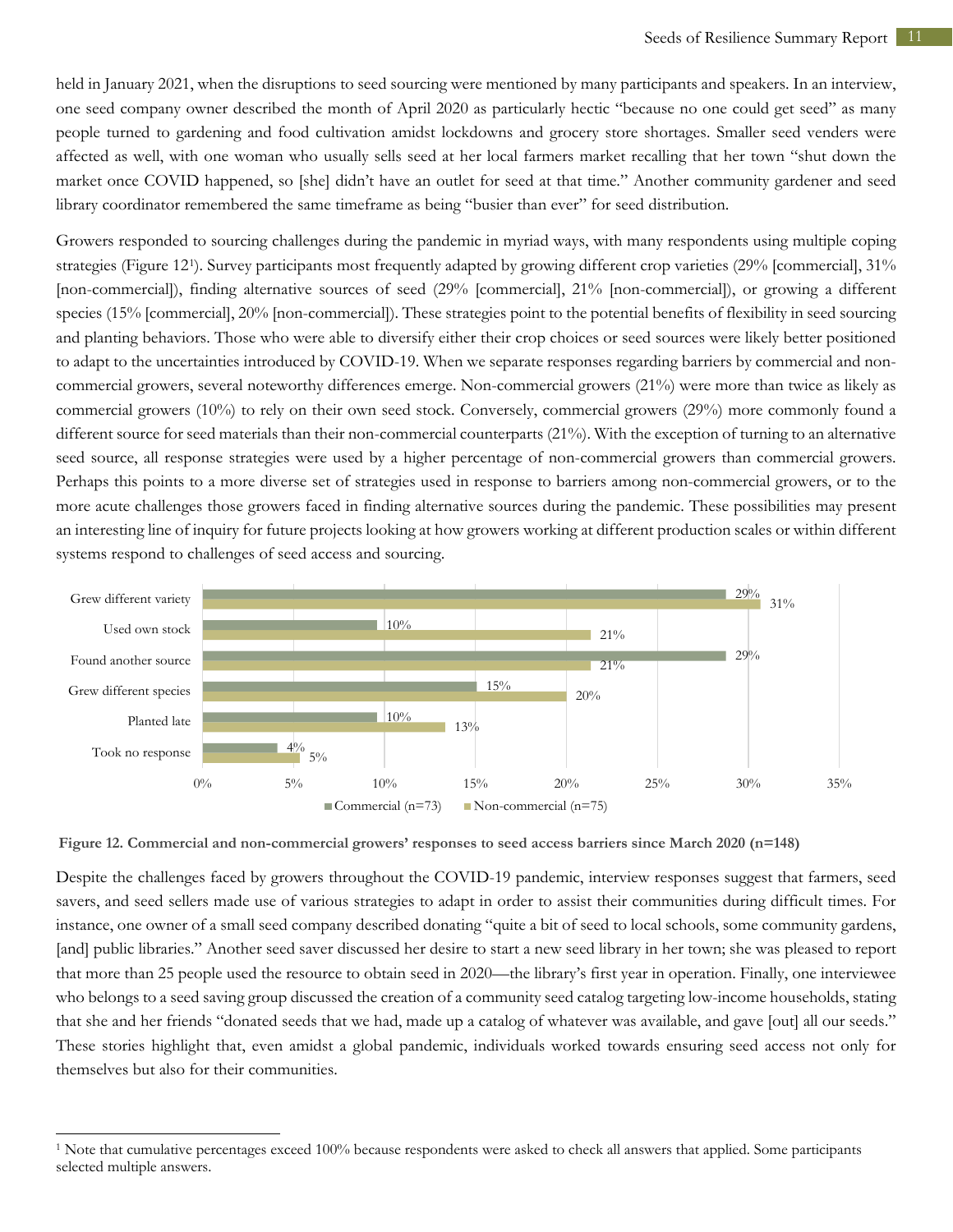### <span id="page-13-0"></span>Seed sourcing for key crops before and since COVID-19

Stakeholders in Vermont's seed systems use both formal and informal sources to access planting material. To explore how COVID-19 changed sourcing behaviors in Vermont, we asked both commercial and non-commercial growers about their seed sourcing habits for the five commonly grown crops highlighted in this report: garlic, tomatoes, squash, lettuce, and potatoes. We asked survey respondents how they had sourced seeds for those crops in the three years prior to the outbreak of COVID-19, compared to how they had sourced seeds for the same crops since March 2020. Many respondents' sourcing habits for the selected commonly grown crops were impacted during the COVID-19 pandemic (Figure 13[2](#page-13-1)).



Commercial  $(n=73)$  Non-Commercial  $(n=75)$ 

**Figure 13. Average total percent change in seed sourcing for five crops between 2019 and 2020 for commercial and noncommercial growers (n=148)** 

Sourcing from formal channels saw the most change with the onset of COVID-19. In an interview, one gardener recalled the difficulties that many growers faced when trying to purchase seed: "I had difficulty getting seeds because…every time I'd log in and fill up my order, it would say, 'We're overwhelmed with orders. We have plenty of seeds, but you have to wait and order on, say, March 1st.' So, then I'd go on March 1st, and I got the same message: 'You have to wait.'"

Non-commercial growers in particular reported challenges to sourcing seeds through formal channels, reporting the greatest change in access to seed from retail stores (24% decrease) and commercial seed companies (9% decrease). This finding suggests that non-commercial growers bore the brunt of disruptions within the formal seed system during a time of uncertainty. In comparison, commercial farmers reported a marginal increase in seed access through seed companies (1%) and no change in access to seed from retail stores. A higher percentage of non-commercial growers reported difficulties accessing seeds from all sources than commercial farmers between 2017-2019 and 2020.<sup>[3](#page-13-2)</sup> These declines appear to have been felt most severely by noncommercial growers in their engagement with formal seed systems.[4](#page-13-3) Across sources in the informal system, all growers reported

<span id="page-13-1"></span> $\overline{a}$ <sup>2</sup> Note that farmers and farmstands can be considered both as formal and informal sources depending on the nature of the exchange or

<span id="page-13-2"></span>transaction.<br><sup>3</sup> Because our data do not provide insight into the underlying reasons for this trend, we see an opportunity for further research in these areas of inquiry.

<span id="page-13-3"></span><sup>4</sup> Because our survey captured sourcing patterns for five key crops alone, it is possible that the decrease we saw in sourcing seed for these crops could be partially attributed to a shift to other crops in response to shortages. These dynamics were not captured by our study but would be a worthwhile direction for future research.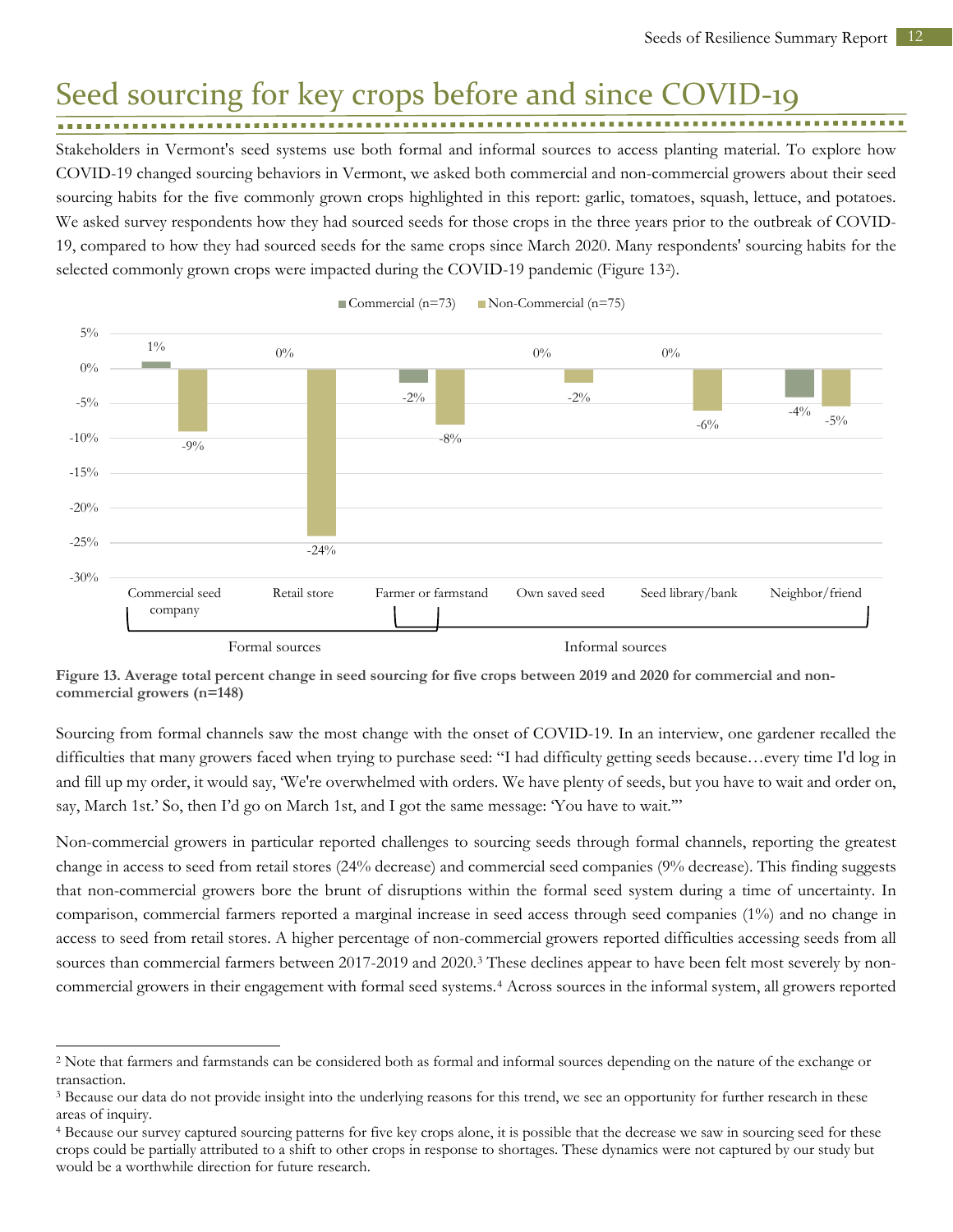decreases of 8% or less in their ability to source seed, indicating the possibility that non-commercial growers were able to rely more heavily on informal seed sources as they experienced increased difficulty navigating the formal seed system.

In response to the pandemic, a home gardener interviewee expressed her hope that Vermonters will "take seed saving more seriously, and direct attention to it, and begin to focus more on preserving the varieties [of crops] that are still available." One owner of a small agricultural business views the increase in seed saving as a hopeful trend: "One of the best things that could happen is that people don't need to get seed from me because they're getting more from themselves. I'm talking to more and more people who are doing more and more seed saving and seed swapping themselves." Furthermore, several interviewees spoke to the importance of seed sharing projects that sprang up during COVID-19 and the role those projects played in maintaining existing growers' ability to source seed—as well as providing access to seed for new gardeners who began growing food or using seed for the first time since the pandemic began. One home gardener we interviewed contributed to a seed giveaway project in 2020 that was an attempt to lessen the burden on community members experiencing financial difficulties. The program then continued into the 2021 growing season and expanded its scope. "This year [in 2021]," she explained, "we're trying to be a little more organized and we actually put together a little catalog and put it on our [email] listservs." Another farmer involved in the same program noted that "it's really awesome to be able to share and to give people the opportunity to grow their own food, especially in a time like this."

The majority of growers we surveyed practiced seed saving both before and after the start of the pandemic (Figure 14). Among commercial farmers (n=54), 52% reported saving seed from at least one of the five key crops in 2019 and 54% saved seed from at least one crop in 2020. Ninety-two percent of non-commercial growers (n=69) reported saving seeds before the pandemic, a



percentage that dropped to 85% in 2020 for the five crops we investigated. Because we only prompted for those specific crops in our survey, this result does not necessarily mean that seed saving overall decreased but may suggest that some producers shifted to different crop types after March 2020. Additionally, some commercial growers (28.5%) reported saving only garlic—a relatively easy crop to save and reuse as seed material—and did not engage in seed saving beyond this one crop.

**Figure 14. Percentage of growers who saved seed from at least one of five key crops before and after March 2020** 

Taken together, insights from this survey, Vermonter Poll responses, and interviews lead us to highlight personal seed saving as a point of interest in the context of system shocks and supply chain disruptions. Our findings suggest that seed saving efforts are a consistently important source of seeds and may also be an especially valuable resource amidst widespread disruptions to formal sourcing channels.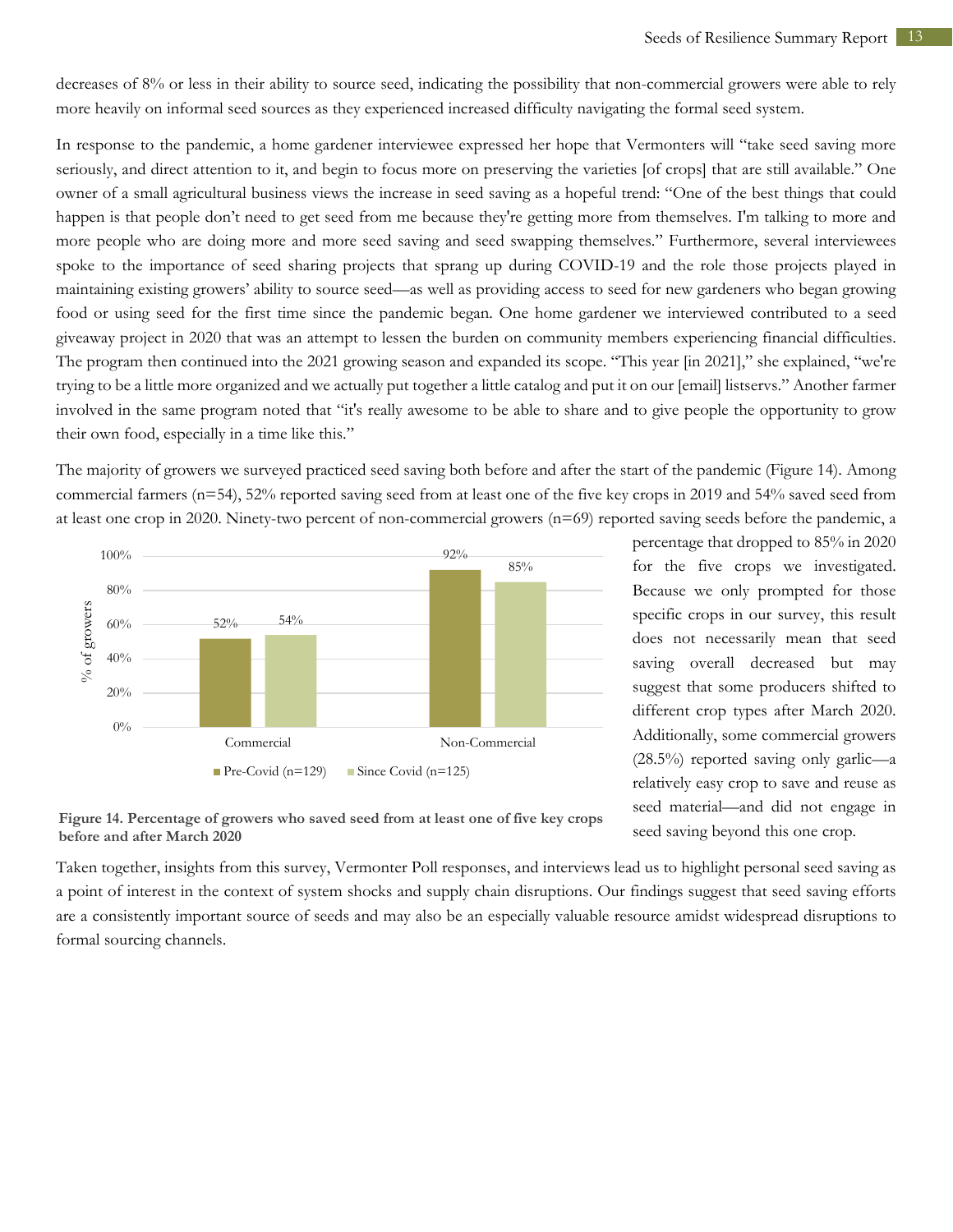#### <span id="page-15-0"></span>Preferred crop characteristics and market implications . . . . . . . . . . . . . . . . . . .

To better understand breeding and marketing priorities, we asked survey respondents to rank the importance of certain characteristics for each of the crops they grew. Growers deemed each crop quality to be "not important," "neither important nor unimportant," or "important." The list included eleven characteristics that capture a variety of crop qualities, many of which demand a price premium: flavor, adaptation to Vermont growing conditions, non-GMO breeding, nutritional value, high yield, organic certification, sourcing from a local or regional seed company, heirloom variety, open pollination, cultural or family significance, and hybrid breeding. Figure 15[5](#page-15-1) shows the percentage of respondents who considered each characteristic to be "not important," "neutral," or "important" across all crop types.<sup>6</sup>

Among 114 respondents, flavor was considered to be an important characteristic by the highest percentage of growers (92%), followed by adaptation to Vermont growing conditions (83%), non-GMO breeding (76%), and nutritional value (73%). With the exception of hybridity, which was considered an important characteristic by only 10% of growers, survey respondents deemed every characteristic to be important at higher rates than they considered the same traits to be unimportant.



**Figure 15. Percentage of growers ranking certain seed characteristics as "not important," "neutral," or "important" for the crops they grow across all crop types**

Additionally, for respondents who had marked that a trait was important, we asked whether they would pay a premium to obtain seed that possessed the preferred characteristic. Figure 16[7](#page-15-3) shows the frequency with which respondents deemed the qualities listed above to be important for the crops they grow. To those growers who considered traits for a certain crop to be important, we presented the average market price for each crop and asked them to mark the adjusted price that they would pay above that average to ensure that they would obtain seeds with desired traits. For example, the survey indicated that the average market price for garlic was \$17.95/pound at the time. For each characteristic, we asked respondents to indicate whether they would pay

<span id="page-15-1"></span> $\overline{a}$ <sup>5</sup> Note that n-values for each characteristic in Figure 15 outnumber sample size because they are an aggregation of ratings across crop types. Participants were invited to rate each crop they grew, resulting in higher frequencies than sample size.<br>6 n-values by characteristic: flavor (n=348); non-GMO (n=294); adapted to VT conditions (n=334); nutrition (n

<span id="page-15-2"></span>organic (n=271); local or regional sourcing (n=194); heirloom (n=179); open pollinator (n=180); cultural or family significance (n=110); hybrid  $(n=60)$ .

<span id="page-15-3"></span><sup>7</sup> Note that the frequency of "important" characteristics differs from that in Figure 15 because not all respondents chose to answer willingness to pay questions.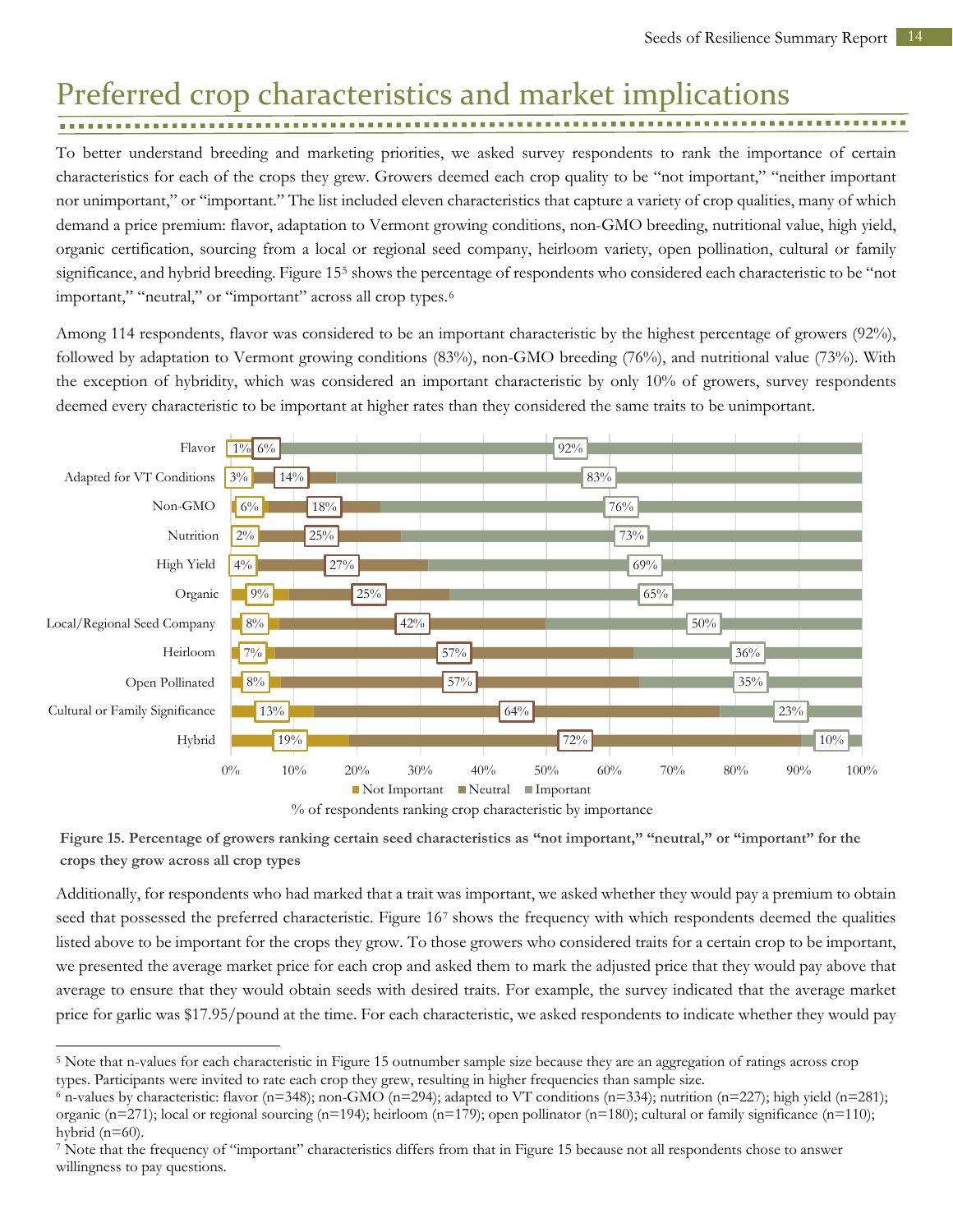no more than the base price (\$17.95), or if they would pay prices that reflected a 5%, 10%, 15%, 20%, or >20% increase to that price (appearing in the survey as \$18.90, \$19.75, \$20.65, \$21.55, or more than \$21.55 for garlic). The light green line in Figure 16 represents the average percent premium across crop types that growers were willing to pay extra for seeds with the corresponding characteristic.



**Figure 16. Preferred seed characteristics and willingness to pay for preferred characteristics**

We found that many growers were willing to pay a premium for traits they considered to be important in their seed. As regional adaptation becomes an increasingly valuable trait in the context of climate change, we want to highlight this trait in particular as one that growers in Vermont may be willing to pay a premium to acquire. On average, those who considered locally adapted seeds to be important were willing to pay 8.9% above market value for those seeds. Local adaptation was an important point that came up across interviews as well, with one seed librarian suggesting that non-commercial seed sources are important for this very reason: "One of the points of having a seed library is to have people save seeds so that you're developing more locally adaptable, resilient varieties for your climate." This sentiment was shared by individuals who use commercial sources as well, including one small seed company owner who started her company to provide a source of seed better adapted to her environment. When asked what she perceived to be the most important change needed in the seed systems on which she relies, she responded: "Seeds [that] are adapted to the changing climate and are able to continue to produce within the stressors of our climate—which seeds are pretty amazing at—and they can do it within a year or two of starting to adapt."

Some traits were important to only a small proportion of growers; however, they were still considered by those growers to be valuable enough to support a price premium. For example, cultural or family significance was chosen as an important crop characteristic 39 times—less frequently than any other trait except one (hybridity). However, those who did see this trait as important were, on average, willing to support a premium of 9.3% for planting material that holds cultural or family significance, which is a slightly higher premium than for any other characteristic. These findings raise interesting questions regarding the economic potential to emphasize characteristics like local adaptation or flavor that see more of a demand among growers but are widely available, versus a quality like cultural significance that may appeal to a smaller segment of growers but could still support a price increase. It may be that both of these characteristics fill different market niches and could provide economic promise. Leveraging the intersection of demand and price premium could play an important role in preserving and proliferating specialty varieties of crops in Vermont moving forward.

Exploring this area of inquiry is the first step to understanding more fully the dynamics of the market for planting material and sought-after crop characteristics. We see opportunity for further research that specifically investigates the potential economic benefits of different crops, aims to capture labor requirements and input usage for individual crops, and explores the motivations and priorities of seed systems actors in their willingness to invest in specific crop characteristics.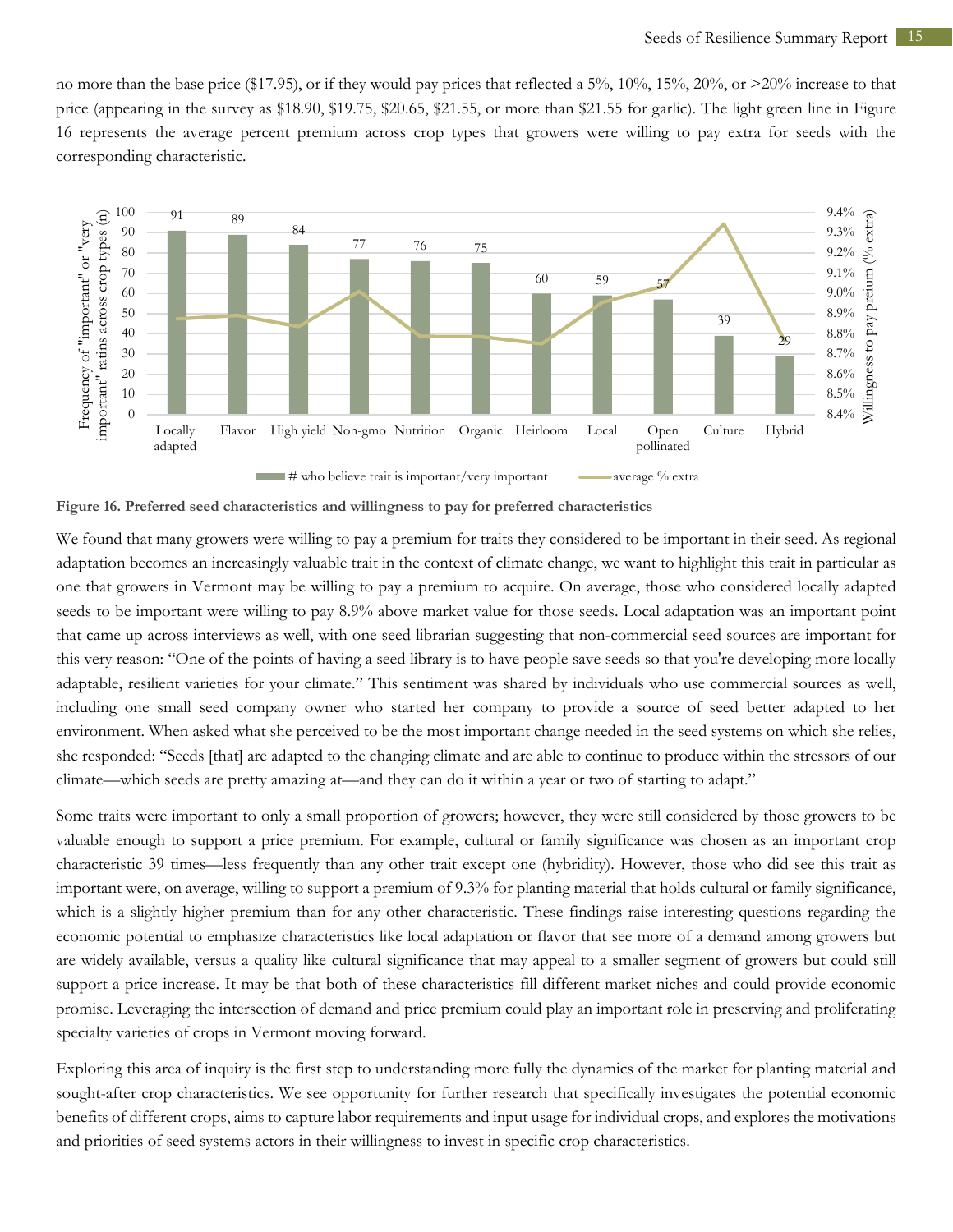# <span id="page-17-0"></span>Strengthening seed systems through grower supports

#### 

We asked commercial and non-commercial growers who had difficulty accessing seeds for the crops they grew since March 2020 about the kinds of supports they would like to see that might mitigate similar challenges in the future. Our initial findings suggest that there are various kinds of support that would be of interest to Vermont growers in their work relating to seeds and planting material, and that areas of need often differ between commercial and non-commercial growers.

Among non-commercial growers, information on seed saving was the area of highest concern, with 34 of 38 respondents indicating interest in supports relating to this topic. Non-commercial growers also expressed interest in information about alternative seed sources (33 of 40 respondents) and technical support for seed saving projects (33 of 37 respondents). These responses may point to areas of challenge faced by non-commercial seed growers in accessing and storing seed materials, and may also reflect the lack of available information targeting resources, systems, and practices within the informal sector.

Every respondent out of 12 commercial growers was interested in information about alternative seed sources. Seven out of 9 respondents expressed interest in seed distributed by seed companies, and 11 out of 13 respondents reported interest in advice on seed selection. The interest in seed company distribution may be a reflection of commercial growers' more robust connection to the formal seed sector as compared to their non-commercial counterparts, as discussed in earlier sections. However, it is notable that other areas of interest indicate a desire among commercial growers to explore alternative options for accessing and selecting seed materials. Among both groups, these findings suggest that commercial and non-commercial growers are seeking supports that expand their options for seed sourcing in the future, including through connection to informal seed systems.

The number of respondents for these questions is small, especially among commercial growers, and therefore these data should be seen as an exploration of possible paths forward rather than a definitive representation of Vermont growers' future needs for securing access to seeds. However, as Vermont prepares for future disruptions, it is important to utilize these findings as a starting point for giving voice to seed system stakeholders' needs in the process of identifying strategies to enhance resilience in the seed system and the food system more broadly.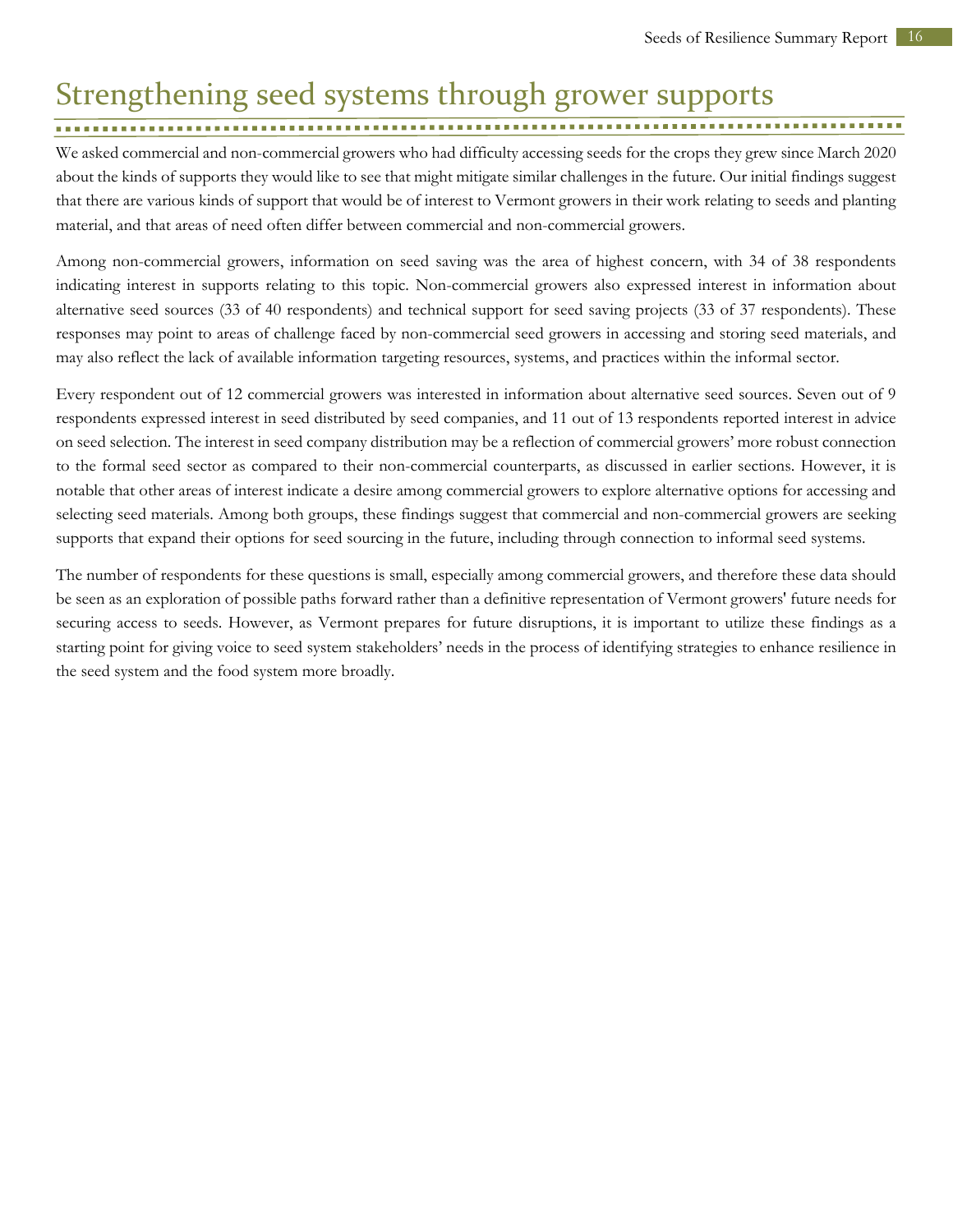# <span id="page-18-0"></span>**Conclusions**

#### **Interpreting Results**

Findings from our surveys, interviews, and Vermonter Poll data provide a first glimpse into the impact of the shock caused by the COVID-19 pandemic on Vermont's seed systems. They also give us some important metrics for understanding areas of strength and vulnerability as we explore ways to build a resilient seed system in which local growers are able to access sufficient and, ideally, locally adapted planting material in the state. While the data obtained from these surveys and interviews cannot be generalized to the entire population of seed producers in the state or projected onto other kinds of system shocks, they nonetheless communicate important information to help inform future avenues for study and action. In summary, we found that Vermont's supply chains for seed and other planting material were strained during the pandemic. However, we also saw that seed system stakeholders exhibited flexibility and innovation that helped the system to adapt in the midst of uncertainty.

<span id="page-18-1"></span>

Many growers encountered challenges when it came to sourcing seed materials for key crops. We found that non-commercial growers had relatively more difficulty obtaining seeds than commercial farmers, especially from the formal sector (retail stores and commercial companies), perhaps due to the fact that many seed companies restricted orders to commercial farmers only until the summer of 2020. Commercial growers, however, were not immune to disruptions: some also experienced reduced ability to obtain seed for key crops from certain sources. In response to difficulty sourcing seeds for commonly grown crops, growers sought out new crops and crop varieties to cultivate and found alternative sources of planting material. Our findings are focused on five important food crops grown in the state, and therefore raise the possibility that some individuals switched to other crop species outside of our research scope altogether. However, because our survey captured sourcing trends solely for garlic, tomatoes, squash, lettuce, and potatoes, we cannot definitively determine which crops may have taken the place of these staples in a time of disruption.

Despite these challenges, we heard accounts through interviews and other informal conversations with seed system actors of many Vermonters taking up gardening for the first time during the 2020 planting season. Rather than seed supply disruptions causing a widespread departure from gardening or crop cultivation, our research shows that growers found alternative means of staying engaged with seed- and food production through the changes brought on by the COVID-19 pandemic. When regular crop varieties became unavailable, or when established sources for seed failed to deliver, growers shifted to different crops or sourced seeds from alternative channels. This response to change gives us insights into the ability of Vermont's seed system actors to adapt to challenges. Moreover, as expressed across multiple interviews, Vermonters found new and innovative ways to help their communities access seed, whether through the creation of free seed catalogs, seed libraries, or by sharing more of their own stock. We saw community efforts and personal seed saving projects play an important role in creating solutions to shortages and disruptions. Additionally, personal seed saving practices have remained a significant means of sourcing materials throughout the pandemic and appear to be increasing in popularity. Looking forward, growers expressed a desire to learn more about practices that would enhance seed self-reliance, including seed saving, seed storage, and alternative sourcing methods.

We also found that growers valued certain crop characteristics—especially flavor and adaptation to local growing conditions and were willing to pay more for those qualities in their seeds. Willingness to pay for locally adapted seed in particular may reflect an increasing awareness of the implications of climate change on crop viability among Vermont growers. It may also point to the limitations of formal systems to supply seeds with those desired characteristics. In fact, many interviewees cited this as a precipitant for an interest in seed saving, expressing that they simply were not finding what they wanted within the commercial sector anymore.

Though formal seed sources continue to play a major role in supplying Vermont seed materials, informal seed sources represent an equally important part of the state's seed systems. Building a resilient seed system in Vermont requires attention to both of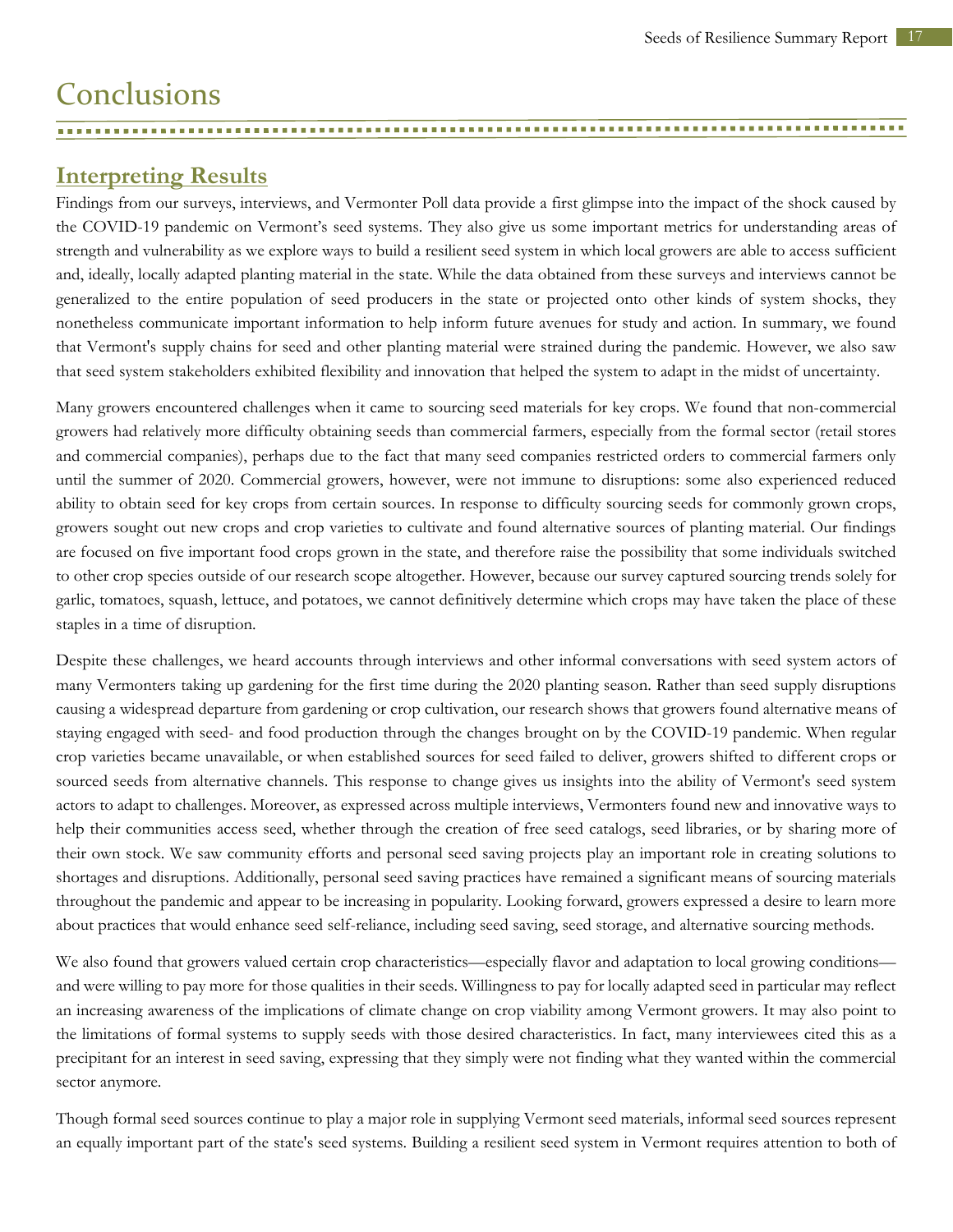these parallel and often intertwined systems simultaneously. In particular, expanding informal systems and integrating them into Vermont's formal seed system could present an opportunity to emphasize regionally adapted, culturally significant, and otherwise locally relevant seed production in the future. Our findings show that there is a willingness to pay for these desired characteristics, and interest among seed actors who operate both commercially and non-commercially to learn about and engage with informal seed systems and practices. This initial research serves to elevate the potential that exists to build resilience in Vermont's seed systems by devoting attention and resources to the informal systems that proved so crucial during a time of upheaval.

#### <span id="page-19-0"></span>**Moving Forward**

The insights we have gleaned from the initial research detailed in this report will continue to guide the trajectory of our future work. By exploring the impacts of the COVID-19 pandemic on Vermont's seed systems, we hope to support efforts by actors throughout the state and across the Northeast to build a resilient seed system by focusing resources towards areas that need to be strengthened, while bolstering the parts of the system that have shown resilience in the context of COVID-19. The next steps for this project involve preparing a Vermont Seed Resilience Plan that is informed by this and other research projects. We intend to organize a participatory planning session with seed system stakeholders to review key findings from our research and identify strategies to enhance seed system resilience. We anticipate that strategies will include, but will not be limited to, developing participatory breeding systems, incentivizing supply of under-produced varieties, and building capacity through trainings centered around seed saving techniques.

We are also beginning to identify important regionally adapted crop varieties to store in the new Crop Genetic Heritage Lab at the University of Vermont, which is part of the [Consortium for Crop Genetic Heritage](https://www.uvm.edu/cals/consortium-for-crop-genetic-heritage) (CCGH) under the leadership of Dr. Eric Bishop von Wettberg. Our plan is to store varieties that have important cultural heritage, hold potential for adaptation to climate change, are declining in prevalence, or have other valuable characteristics in order to ensure that these important varieties persist in our region. Our goal is to develop strategies for distributing these seeds back out to seed savers and producers to cultivate. We want to ensure that this initiative is done carefully, ethically, and in the spirit of building inclusive and diverse seed systems. To be clear, we view the work of growing varieties of crops in fields and gardens as the most essential undertaking, and intend to freeze store varieties only as a complementary insurance mechanism. To date the CCGH has assembled a collection of nineteen varieties of Abenaki heritage beans, five maize varieties, and two squashes, sourced from the Seeds [of Renewal](https://www.alnobaiwi.org/seeds-of-renewal)  [Project](https://www.alnobaiwi.org/seeds-of-renewal) led by Dr. Fred Wiseman and the [Vermont Indigenous Heritage Center.](https://www.alnobaiwi.org/) It also holds a collection of maize varieties grown by communities of resettled refugees in Chittenden County, collected from growers in the [New Farms for New Americans](https://www.aalv-vt.org/farms)  [Program](https://www.aalv-vt.org/farms) of the [Association of Africans Living in Vermont.](https://www.aalv-vt.org/)

In a parallel line of inquiry, we seek to understand how diseases and pests influence seed resilience. For many crops, challenges related to pests, fungus, disease, and other stressors impact their production in the Northeast. With a changing climate and the potential for global trade to transport disease, these challenges are likely to intensify. Developing resources for growers and seed savers to meet the unique challenges posed by diseases and pests will be critical to maintaining seed system resilience.

Furthermore, we recommend continuing research that builds on and responds to the findings illustrated in this report. In particular, we see a need to further investigate the following areas:

- **Motivations that influence how and why Vermont seed growers select certain crops for cultivation**, especially as their choices relate to seed saving practices, sourcing habits, and preference for certain characteristics. We recommend research that seeks to understand more fully how growers maneuvered away from the five crops highlighted in this report in order to maintain their agricultural production during shortages caused by the COVID-19 pandemic.
- **Challenges that are uniquely experienced by non-commercial growers in Vermont**, especially in terms of barriers to accessing seed through the formal sector and alternative channels created and/or used in response to barriers. Considering the importance of informal networks to Vermont seed systems, we recommend a closer look